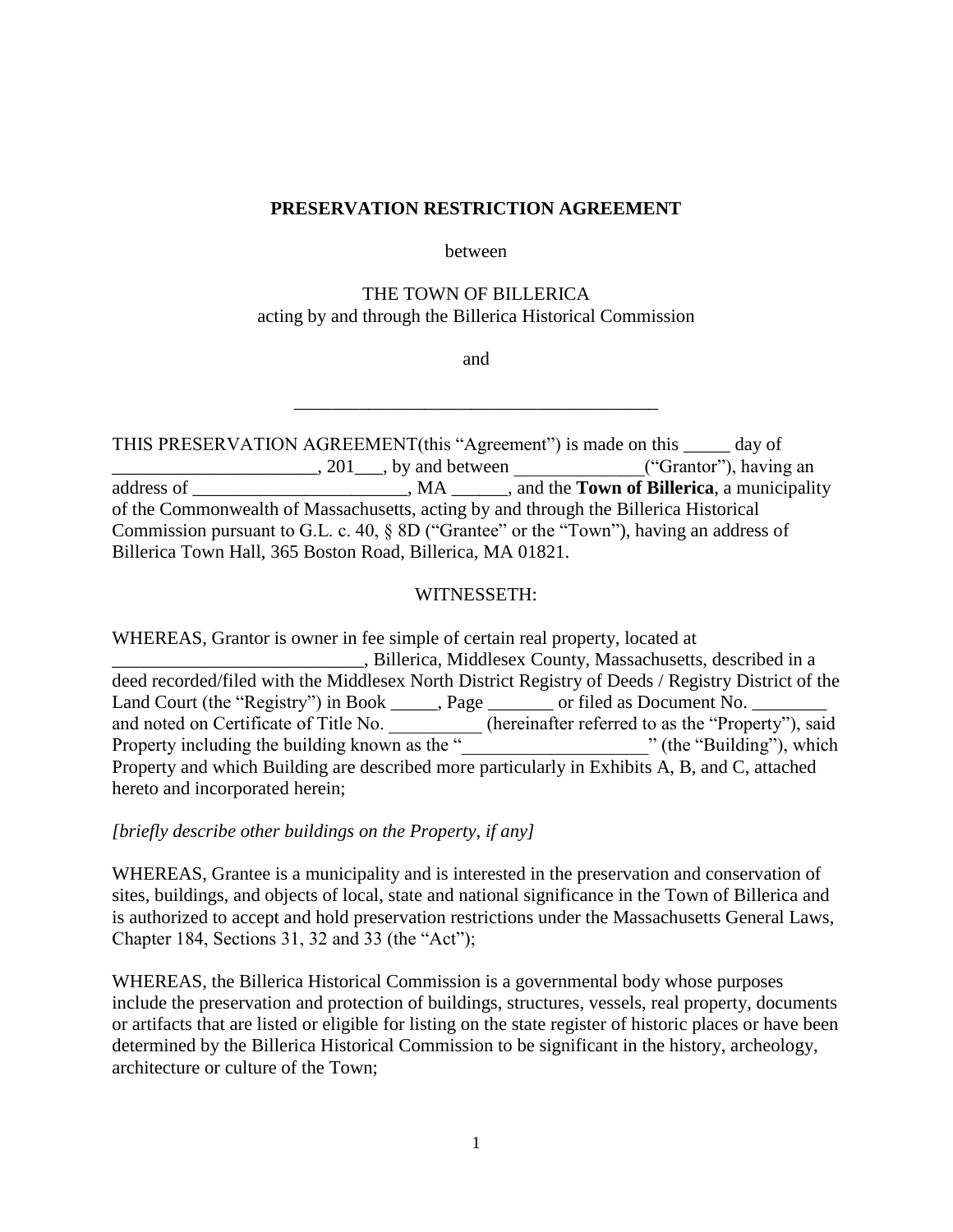WHEREAS, Grantee has designated the Billerica Historical Commission to administer, manage, and enforce preservation agreements;

*[Describe the building and/or protected features, such as the type of building, uses, when built etc. See below for examples]*

*[Revise as needed]* WHEREAS, the Building is a \_\_\_\_\_\_\_-story wood frame structure, designed by \_\_\_\_\_\_\_\_\_\_\_\_\_\_\_\_\_\_\_ and constructed in \_\_\_\_\_\_\_\_\_\_\_\_\_ for use as a \_\_\_\_\_\_\_\_\_\_\_\_\_\_\_\_\_\_\_\_\_\_\_\_\_\_ [*describe unique features*];

*[Revise as needed]* WHEREAS, the original \_\_\_\_\_\_\_ century house and its subsequent additions have been determined to represent an architectural resource of considerable importance to the Town, being an important example of \_\_\_\_\_\_\_\_\_ century domestic construction exceptionally well preserved on the exterior;

*[Revise as needed]* WHEREAS, the Building stands as a significant example of \_\_\_\_\_\_\_\_\_\_\_\_\_\_\_\_\_ architecture, important in design and setting and possessing integrity of materials and workmanship;

*[If applicable]* WHEREAS, the Property is located within the \_\_\_\_\_\_\_\_\_\_\_\_\_\_\_\_\_\_\_ Historic District, and is a contributing building within the historic district;

*[Revise as needed]* WHEREAS, because of its architectural, historic and cultural significance, including its important local associations with the development of the Town of Billerica, the Building was listed in the State and National Registers of Historic Places on

\_\_\_\_\_\_\_\_\_\_\_\_\_\_\_\_\_\_\_\_\_\_ as \_\_\_\_\_\_\_\_\_\_\_\_\_\_\_\_\_\_\_\_\_\_\_\_\_\_\_\_\_\_\_\_\_\_\_ [*is Building listed in the State and/or National Registers? If so, when was it registered, and what category is it listed under/what unique style/features does the Building represent?*];

WHEREAS, Grantor and Grantee recognize the architectural, historic, and cultural values (hereinafter "preservation values") and significance of the Building, and have the common purpose of preserving the aforesaid preservation values and significance of the Building;

WHEREAS, the Building's preservation values are documented in Exhibits A, B and C (hereinafter, collectively "Baseline Documentation") attached hereto and incorporated herein by reference, which Baseline Documentation the parties agree provides an accurate representation of the Building as of the date of this Preservation Restriction Agreement;

WHEREAS, the Baseline Documentation includes the following:

- 1. Property Description and Description of the Building (Exhibit A),
- 2. Photographs as prepared in  $\qquad \qquad$  by  $(Exhibit B)$ , and
- 3. Drawings of Building (Exhibit C) (*optional*)

WHEREAS, Grantor is going to undertake work to rehabilitate the Building, as set forth in Grantor's Application to the Billerica Community Preservation Committee ("CPC") for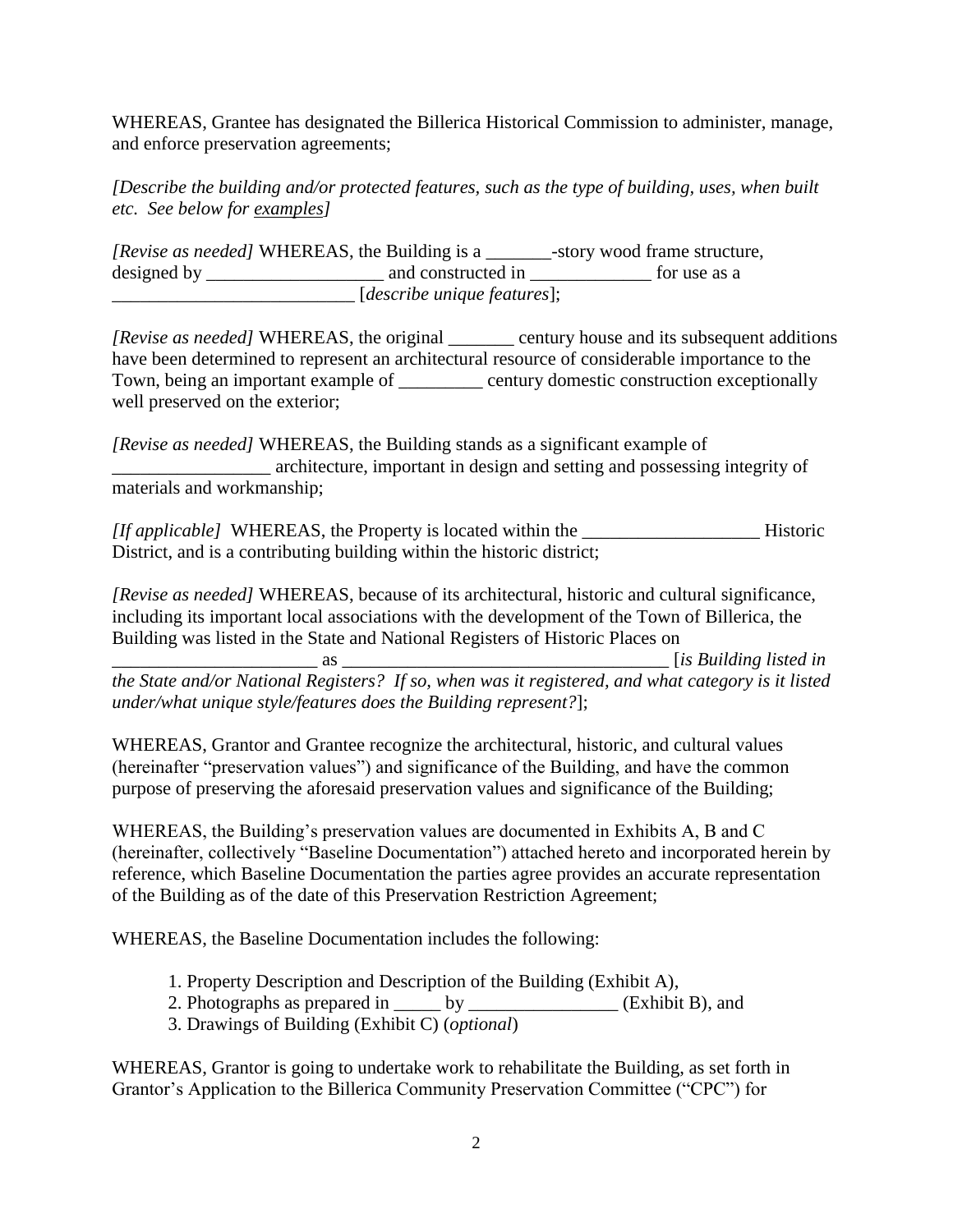Community Preservation Act funds (the "Work"), as set forth more particularly in the Grant Agreement between Grantor and Grantee (the "Grant Agreement") and in Exhibit D;

WHEREAS, Grantor and Grantee recognize the architectural, historic, and cultural values (hereinafter "preservation values") and significance of the Property, and have the common purpose of preserving the aforesaid preservation values and significance of the Property and the Building;

WHEREAS, the grant of a preservation restriction on the Property by Grantor to Grantee will assist in the preservation and maintenance of the Building and its architectural, historic and cultural features for the benefit of the people of the Town of Billerica, County of Middlesex, Commonwealth of Massachusetts, and United States of America; and

WHEREAS, to that end, Grantor desires to grant to Grantee, and Grantee desires to accept a preservation restriction in gross and in perpetuity on the Property and the Building pursuant to the Act.

NOW, THEREFORE, in consideration of \_\_\_\_\_\_\_\_\_\_\_\_\_\_\_\_ Thousand and 00/100 (\$\_\_\_\_\_\_,000.00) Dollars, which funds are to be used for the rehabilitation, restoration, and preservation of the Building and the performance of the Work, as specified more particularly in the Grant Agreement, the receipt of which is hereby acknowledged, Grantor does hereby irrevocably grant and convey unto the Grantee a restriction in gross and in perpetuity over the Property and the Building described in Exhibits A, B, and C, all as set forth more particularly herein.

# PURPOSE

1.1 Purpose. It is the purpose of this Agreement to ensure that the features and characteristics that embody the architectural, historic and cultural significance of the exterior of the Building will be forever retained and maintained substantially in their current condition and to prevent any use or change in the Property that will significantly impair or interfere with the Building's preservation values (the "Purpose").

1.2 Improvements. Grantor agrees to make the improvements to the Building as set forth in the Scope of Work.

# GRANTOR'S COVENANTS

# [*this Restriction protects exterior features only – if interior and/or other features are involved, this Restriction needs to be revised*]

2.1 Covenant to Maintain. Grantor agrees at all times to maintain the exterior of the Building in as good structural condition and sound state of repair as that existing on the date of this Agreement and/or the completion of the Work and otherwise in the condition required by this Preservation Restriction Agreement, and shall comply with all federal, state and local laws, codes and by-laws applicable to the Property and/or the Building. Grantor's obligation to maintain shall require replacement, repair, reconstruction and where necessary replacement in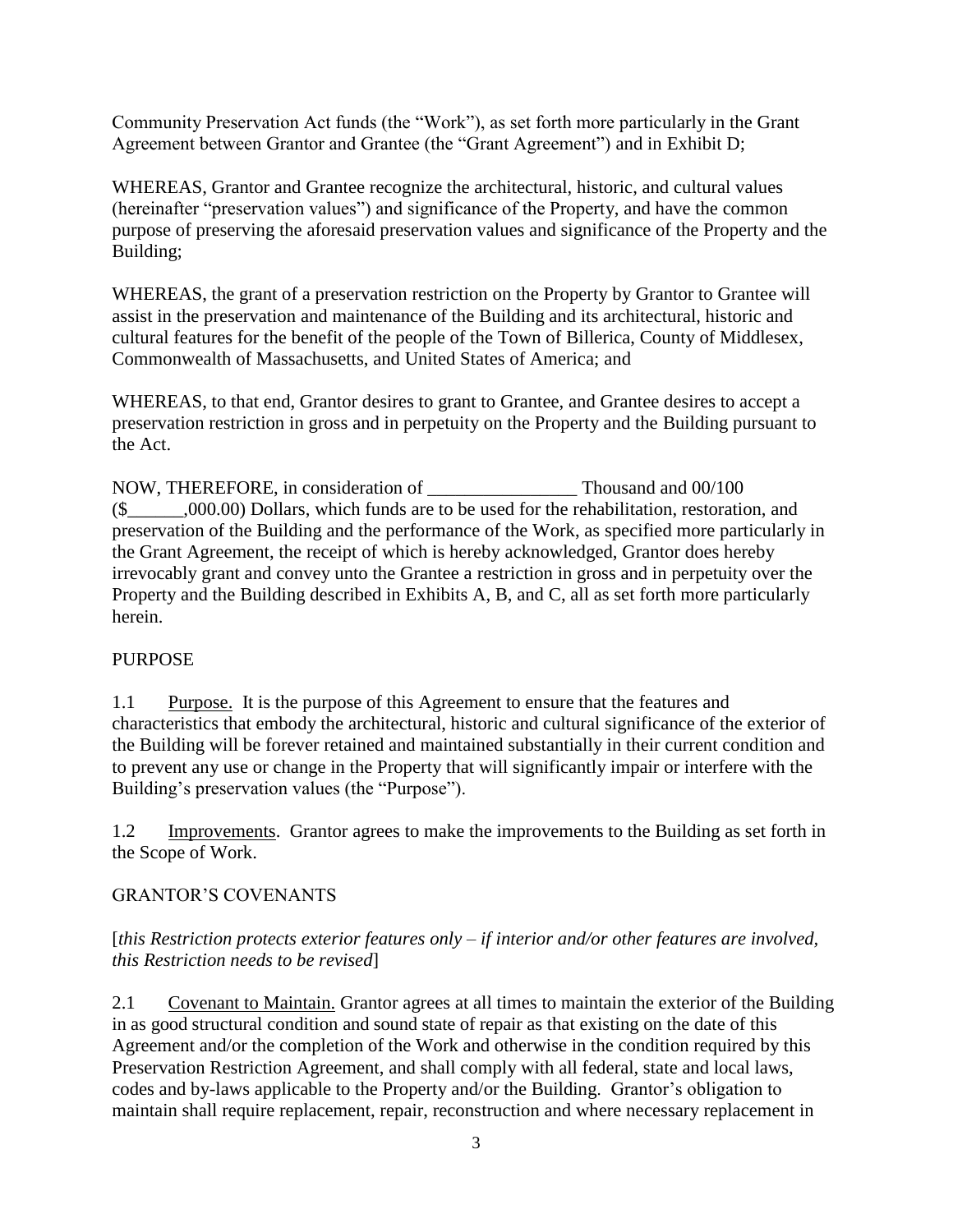kind by Grantor whenever necessary to preserve the Building in a good, sound and attractive condition and state of repair and also require that the Property's landscaping be maintained in good and neat appearance. Subject to the casualty provisions of Sections 6 and 7, this obligation to maintain shall require replacement, rebuilding, repair and reconstruction of the Building whenever necessary in accordance with The Secretary of Interior's Standards for the Treatment of Historical Properties with Guidelines for Preserving, Rehabilitating, Restoring and Reconstructing Historic Buildings (36 CFR 67), as these may be amended from time to time (hereinafter the "Secretary's Standards"). For the purpose of identifying categories of Major Maintenance requiring review and approval by Grantee and Minor Maintenance that does not require such review, copies of maintenance guidelines are attached hereto and incorporated herein by reference as Exhibit E and hereinafter referred to as the "Restriction Guidelines."

## 2.2. Prohibited Activities.

*[Use if applicable and revise as needed]* The following acts or uses are expressly forbidden on, over, or under the Property, except as otherwise conditioned in this Section:

- (a) The Building shall not be moved, demolished, removed or razed except as described in Sections 6 and 7;
- (b) No barrier shall be constructed, erected or allowed to grow on the Property which would impair the visibility from the street of the Property or the Building without the prior approval of Grantee;
- (c) The dumping of ashes, trash, rubbish, or any other unsightly or offensive materials is prohibited on the Property; and
- (d) No above ground utility transmission lines, except those reasonably necessary for the existing Building, may be created on the Property, subject to utility easements already recorded.
- (e) The Property shall not be divided or subdivided in law or in fact and the Property shall not be devised or conveyed except as a unit; [and]
- (f) No other buildings or structures, including camping accommodations, mobile homes or cell towers, shall be erected or placed on the Property hereafter except for temporary structures required for maintenance or rehabilitation of the Property, such as construction trailers.
- (g) *is there anything else you wish to prohibit?*

# GRANTOR'S CONDITIONAL RIGHTS

3.1 Conditional Rights Requiring Approval by Grantee. Without prior express written approval of the Grantee, which approval shall not be unreasonably withheld but which may be subject to such reasonable conditions as Grantee in its discretion may determine, Grantor shall not make any changes to the exterior of the Building, including additions to and the alteration, partial removal, construction, remodeling, or other physical or structural change to the façades of the Building, and any change in design, material or color thereof. Activities by Grantor to maintain the exterior of the Building, which are intended to be performed in accordance with Section 2.1, and which are minor in nature, shall not require Grantee's prior approval. For the purposes of this Section, the interpretation of what constitutes ordinary maintenance of a minor nature is governed by the Restriction Guidelines which are attached to this Agreement and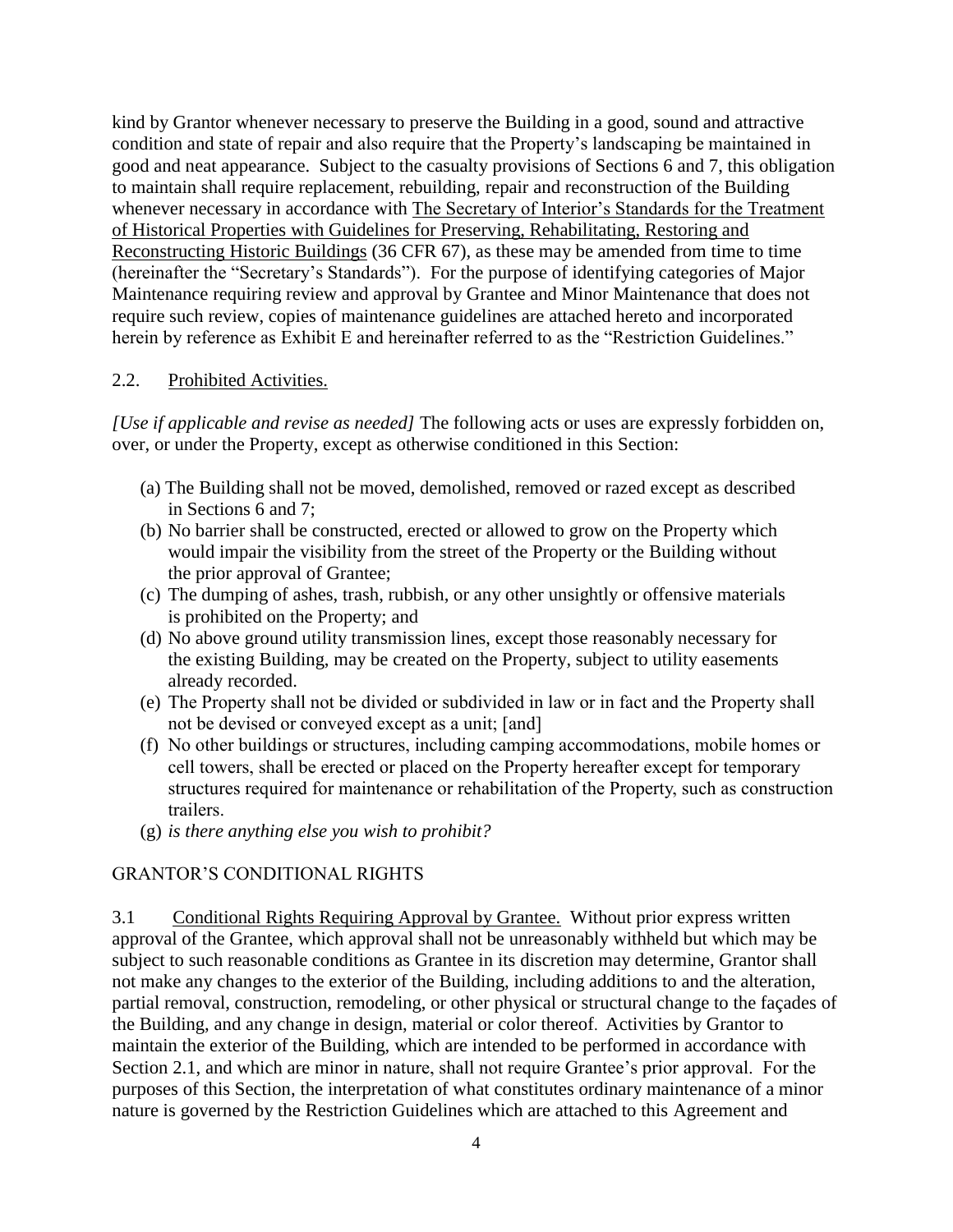incorporated by reference. For purposes of this Agreement, the exterior of the Building shall be defined as all surfaces (including but not limited to walls, roofs, foundations, windows including sash and enframements, doors, gutters, downspouts, and associated hardware and visible details) which are in contact with the exterior of the Building. Subject to this restriction are any activities, including construction or alteration or any internal structural features that act as support for external surfaces, construction or alteration of which may alter the exterior appearance of the Building or threaten the structural stability or integrity of the exterior of the Building.

3.2 Review of the Grantor's Request for Approval. Should Grantor wish to exercise the conditional rights set out or referred to in Section 3.1, Grantor shall submit to Grantee, for Grantee's approval, two copies of information (including plans, specifications and designs, where appropriate) identifying the proposed activity with reasonable specificity. In connection therewith, Grantor shall also submit to Grantee a timetable for the proposed activity sufficient to permit Grantee to monitor such activity. Within sixty (60) days of Grantee's receipt of any plan or written request for approval hereunder, Grantee shall certify in writing that (a) it approves the plan or request, or (b) it disapproves the plan or request as submitted in which case Grantee shall provide Grantor with written suggestions for modification or a written explanation for Grantee's disapproval. Any failure by Grantee to act within sixty (60) days of receipt of Grantor's submission or resubmission of plans or requests shall be deemed to constitute approval by Grantee of the plan or request as submitted and to permit Grantor to undertake the proposed activity in accordance with the plan or request submitted.

3.3 Conditional Rights Requiring the Approval of the Massachusetts Historical Commission. The conduct of archeological activities on the Property, including without limitation, survey, excavation and artifact retrieval, may occur only following the submission of an archeological field investigation prepared by Grantor and approved in writing by the State Archeologist of the Massachusetts Historical Commission (G.L. Ch.9, Section 27C, 950 CMR 70.00).

# STANDARDS FOR REVIEW

4. Secretary's Standards. Grantee shall apply Secretary's Standards whenever (a) exercising any authority created by this Agreement to inspect the Building; (b) reviewing any construction, alteration, repair or maintenance; (c) reviewing casualty damage or (d) reconstructing or approving reconstruction of the Building following casualty damage.

# GRANTOR'S RESERVED RIGHTS

5. Grantor's Rights Not Requiring Further Approval by Grantee. Subject to the provisions of Sections 2.1, 2.2, and 3.1, the following rights, uses, and activities of or by Grantor on, over, or under the Property are permitted by this Agreement and by Grantee without further approval by Grantee:

(a) The right to engage in all those acts and uses that: (i) are permitted by governmental statute or regulation; (ii) do not substantially impair the conservation and preservation values of the Building; and (iii) are not inconsistent with the Purpose of this Preservation Restriction Agreement.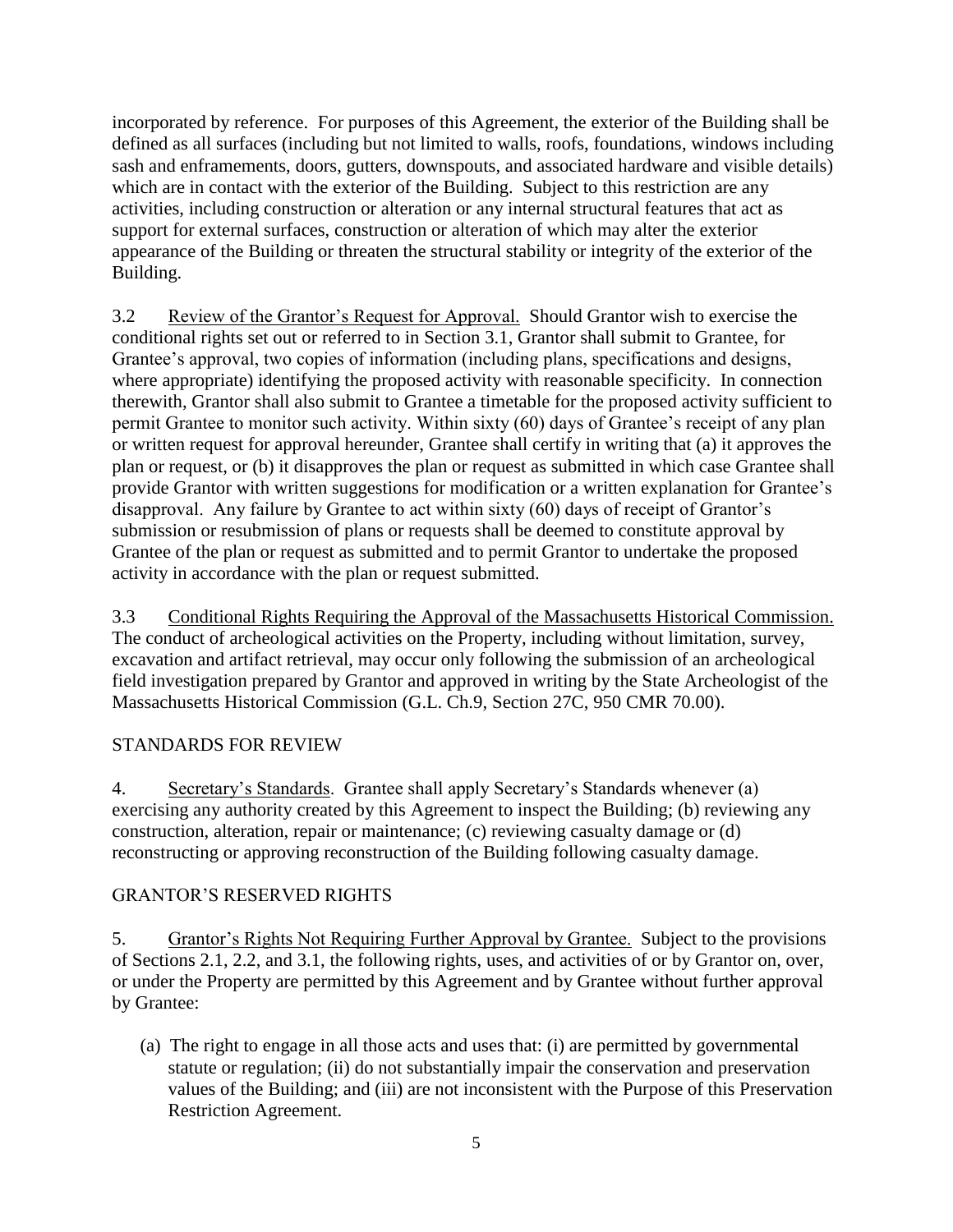- (b) Pursuant to the provisions of Section 2.1, the right to maintain and repair the Building strictly according to the Secretary's Standards. As used in this subsection the right to maintain and repair shall mean the use by Grantor of in-kind materials and colors, applied with workmanship comparable to that which was used in the construction or application of those materials being repaired or maintained, for the purpose of retaining in good condition the appearance and construction of the Building. The right to maintain and repair as used in this subsection shall not include the right to make changes in appearance, materials, and workmanship from that existing prior to the maintenance and repair without the prior approval of Grantee in accordance with the provisions of Sections 3.1 and 3.2; and
- (c) The right to make changes of any kind to the interior of the Building, provided such changes do not alter materially the appearance of the exterior of the Building in contravention of this Preservation Restriction Agreement

# CASUALTY DAMAGE OR DESTRUCTION; INSURANCE

6. Casualty Damage or Destruction. In the event that the Building or any part thereof shall be damaged or destroyed by fire, flood, windstorm, hurricane, earth movement or other casualty, Grantor shall notify Grantee in writing within fourteen (14) days of the damage or destruction, such notification including what, if any, emergency work has been completed. No repairs or reconstruction of any type other than temporary emergency work to prevent further damage to the Building and to protect public safety shall be undertaken by Grantor without Grantee's prior written approval of the work. Within thirty (30) days of the date of damage or destruction, Grantor at Grantor's expense shall submit to Grantee a written report prepared by a qualified restoration architect and an engineer who are acceptable to Grantee, which report shall include the following: (a) an assessment of the nature and extent of the damage; (b) a determination of the feasibility of the restoration of the Building and/or reconstruction of damaged or destroyed portions of the Building; and (c) a report of such restoration and/or reconstruction work necessary to return the Building to the condition existing at the date thereof.

7. Review After Casualty Damage or Destruction. If, after reviewing the report provided in Section 6 and assessing the availability of insurance proceeds after satisfaction of any mortgagee's/lender's claims under Section 8, Grantor and Grantee agree that the Purpose of this Agreement will be served by such restoration/reconstruction, Grantor and Grantee shall establish a schedule under which Grantor shall complete the restoration/reconstruction of the Building in accordance with plans and specifications consented to by the parties to at least the total of the casualty insurance proceeds available to the Grantor.

If, after reviewing the report and assessing the availability of the insurance proceeds after satisfaction of any mortgagee's/lender's claims under Section 8, Grantor and Grantee agree that restoration/reconstruction of the Building is impractical or impossible, or agree that the Purpose of this Agreement would not be served by such restoration/ reconstruction, Grantor may with prior written consent of Grantee, alter, demolish, remove or raze the Building and/or construct new improvements on the Property. In such event, Grantor and Grantee may agree to extinguish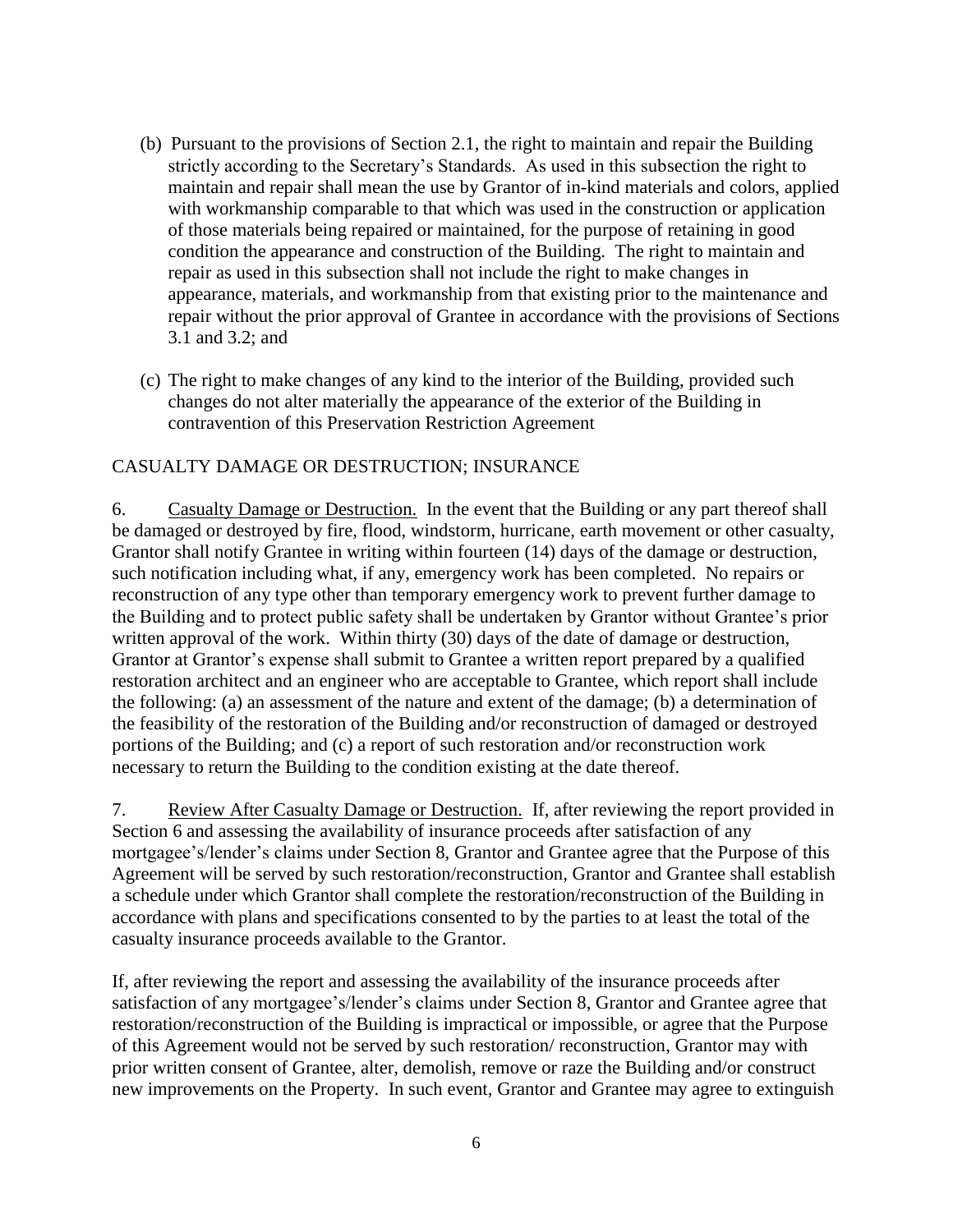this Agreement in accordance with the laws of the Commonwealth of Massachusetts and Section 21 hereof.

If, after reviewing the report and assessing the availability of insurance proceeds after satisfaction of any mortgagee's/lender's claims under Section 8, Grantor and Grantee are unable to agree that the Purpose of this Agreement will or will not be served by such restoration/reconstruction, the matter may be referred by either party to binding arbitration and settled in accordance with the Commonwealth of Massachusetts arbitration statute then in effect, and all other applicable laws, rules, and regulations.

8. Insurance. Grantor shall keep the Building insured by an insurance company rated "A1" or better by Best's for the full replacement value against loss from the perils commonly insured under standard fire and extended coverage policies and comprehensive general liability insurance against claims for personal injury, death and property damage. Property damage insurance shall include change in condition and building ordinance coverage, in form and amount sufficient to replace fully the damaged Building without cost or expense to Grantor or contribution or coinsurance from Grantor. Grantor shall deliver to Grantee, within ten (10) business days of Grantee's written request therefore, certificates of such insurance coverage. Provided, however, that whenever the Property is encumbered with a mortgage or deed of trust nothing contained in this Section shall jeopardize the prior claim, if any, of the mortgagee/lender to the insurance proceeds.

# INDEMNIFICATION; TAXES

9. Indemnification. Grantor hereby agrees to indemnify, hold harmless and defend at its own cost and expense, Grantee, its agents, directors, employees and independent contractors from and against any and all claims, liabilities, expenses, costs, damages, losses and expenditures (including reasonable attorneys' fees and disbursements hereafter incurred) arising out of or in connection with injury to or death of any person on or about the Property; physical damage to the Property or the Building; the presence or release in, on, or about the Property, at any time, of any substance now or hereafter defined, listed or otherwise classified pursuant to any law, ordinance or regulation as a hazardous, toxic, polluting or contaminating substance; or other injury or damage occurring on or about the Property, unless such injury or damage is caused by Grantee or agent, employee or contractor of Grantee. In the event that Grantor is required to indemnify Grantee pursuant to the terms of this Section, the amount of such indemnity until discharged shall constitute a lien on the Property with the same effect and priority as a mechanic's lien, provided, however, that nothing contained herein shall jeopardize the priority of any recorded first priority mortgage given in connection with a promissory note secured by the Property.

10. Taxes; Insurance. Grantor shall pay all general taxes, special taxes, special assessments, water charges, sewer service charges, and other charges which may become a lien on the Property. Grantor shall keep the Building insured by an insurance company rated "A" or better by Best's for the full replacement value against loss from perils commonly insured under standard fire and extended coverage policies. Said insurance shall be in form and amount sufficient to fully restore or repair the protected features of damaged Building without cost or expense to Grantor or contribution or coinsurance from Grantor. Grantor shall deliver to the Town, within ten (10) business days of the Town's written request therefor, certificates of such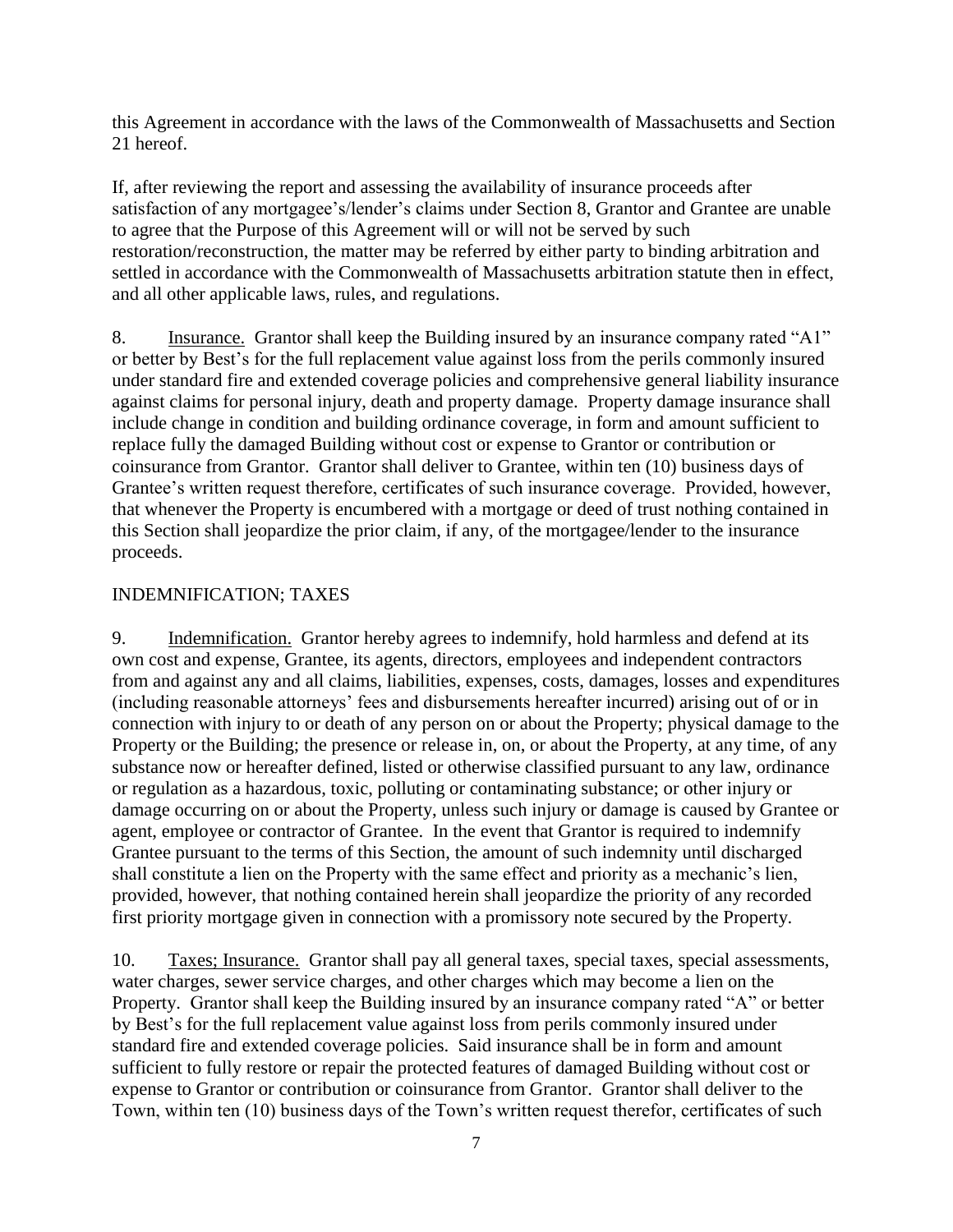insurance coverage, provided, however, that whenever the Premises are encumbered with a mortgage or deed of trust, nothing contained in this Section shall jeopardize the prior claim, if any, of the mortgagee/lender to the insurance proceeds.

# ADMINISTRATION AND ENFORCEMENT

11. Written Notice. Any notice Grantor or Grantee may desire or be required to give to the other party shall be in writing and shall be mailed postage prepaid by overnight courier, facsimile transmission, registered or certified mail with return receipt requested or hand delivered; if to Grantor, at \_\_\_\_\_\_\_\_\_\_\_\_\_\_\_\_\_\_\_\_\_\_\_\_, and if to Grantee, at Billerica Town Hall, 365 Boston Road, Billerica, MA 0182, Attention: Billerica Historical Commission. Each party may change its address set forth herein by a notice to such effect to the other party given pursuant hereto.

12. Evidence of Compliance. Upon request by Grantor, Grantee shall promptly furnish Grantor with certification that, to the best of Grantee's knowledge, Grantor is in compliance with the obligations of Grantor contained herein, or that otherwise evidences the status of this Agreement to the extent of Grantee's knowledge thereof.

13. Inspection. With the consent of Grantor, representatives of Grantee shall be permitted at all reasonable times to inspect the Property, including the interior of the Building. Grantor covenants not to unreasonably withhold consent in determining dates and times for such inspections.

14. Grantee's Remedies. The rights hereby granted shall include the right to enforce this Agreement by appropriate legal proceedings and to institute suit(s) to enjoin any violation of the terms of this Agreement by ex parte, temporary, preliminary and/or permanent injunction, including without limitation prohibitory and/or mandatory injunctive relief and to require the restoration of the Property and/or the Building to the condition and appearance required under this Agreement (it being agreed that Grantee may have no adequate remedy at law), which rights shall be in addition to, and not in substitution of, all other legal and other equitable remedies available to Grantee to enforce Grantor's obligation hereunder. Except in the case of an emergency, Grantee agrees that no such enforcement actions will be taken unless (a) Grantee has sent written notice to Grantor, specifying Grantor's failure to comply with the terms of this Preservation Restriction Agreement, and (b) Grantor fails to cure the same within thirty (30) days from the date of the Grantee's notice, or, if such cure cannot reasonably be completed within said thirty (30) days, Grantor has commenced to cure said default within said thirty (30) day period and is pursuing said cure diligently to completion.

In the event Grantor is found to have violated any of Grantor's obligations, Grantor shall reimburse Grantee for any costs or expenses incurred in connection with Grantee's enforcement of the terms of this Preservation Restriction Agreement, including all reasonable court costs, and attorneys', architectural, engineering and expert witness fees, together with interest thereon at the prime lending rate.

Exercise by Grantee of one remedy hereunder shall not have the effect of waiving or limiting the use of any other remedy, and the failure to exercise any remedy shall not have the effect of waiving or limiting the use of any other remedy or the use of such remedy at any other time.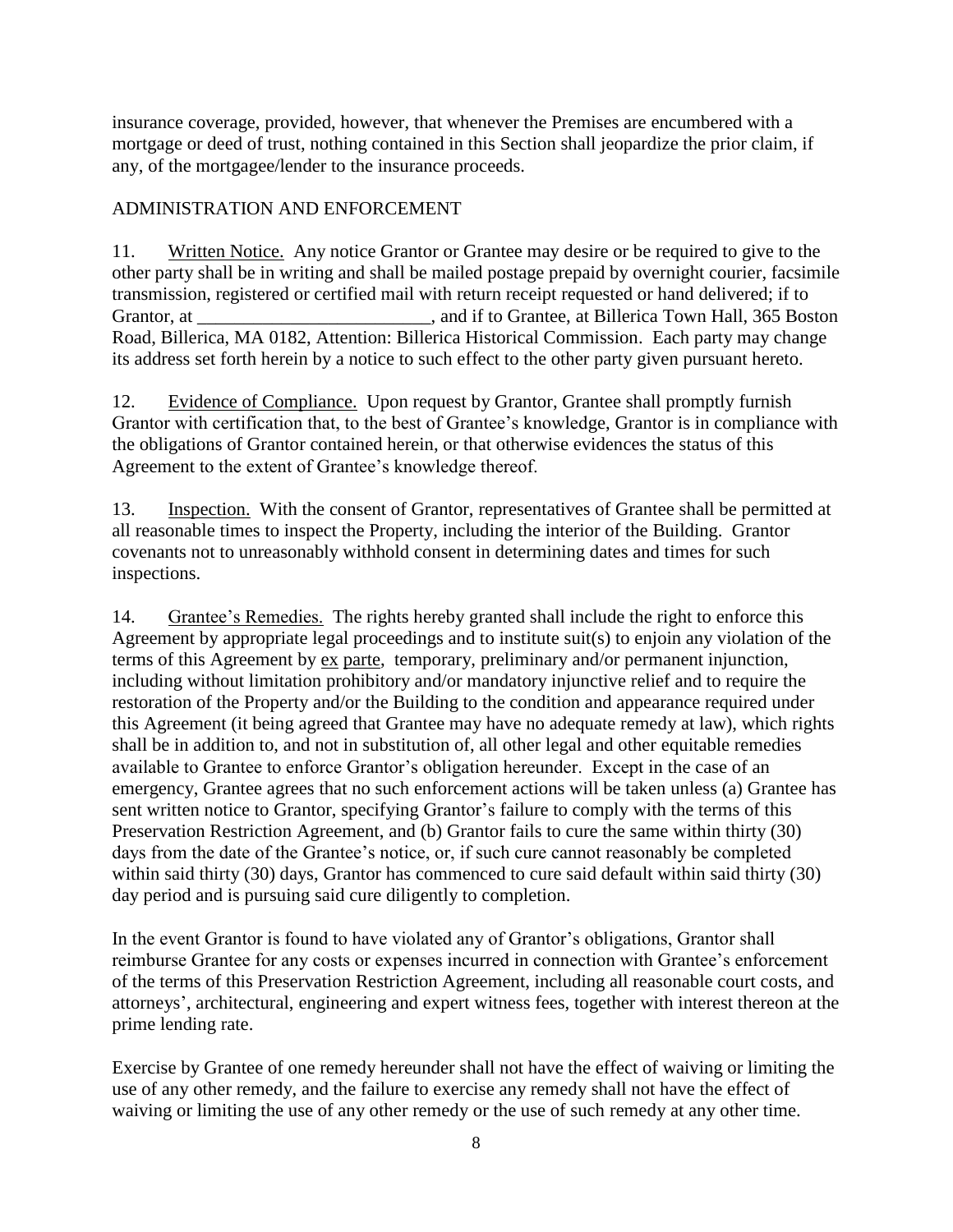By its acceptance, Grantee does not undertake any liability or obligation relating to the condition of the Property or the Building, including with respect to compliance with hazardous materials or other environmental laws and regulations. Nothing herein shall impose upon the Grantee any affirmative obligation or liability relating to the condition of the Property or the Building.

15. Notice from Government Authorities. Grantor shall deliver to Grantee copies of any notice of violation or lien relating to the Property or the Building received by Grantor from any government authority within five (5) days of receipt by Grantor. Upon request by Grantee, Grantor shall promptly furnish Grantee with evidence of Grantor's compliance with such notice or lien where compliance is required by law.

16. Notice of Proposed Sale. Grantor shall promptly notify Grantee in writing of any proposed sale of the Property and provide the opportunity for the Grantee to explain the terms of this Agreement to potential new owners prior to sale closing.

17. Liens. Any lien on the Property created pursuant to any Section of this Agreement may be confirmed by judgment and foreclosed by Grantee in the same manner as a mechanic's lien, provided, however, that no lien created pursuant to this Agreement shall jeopardize the priority of any recorded lien of mortgage or deed of trust given in connection with a promissory note secured by the Property.

# BINDING EFFECT; ASSIGNMENT

18. Runs with the Land. Except as provided in Sections 7 and 21, the rights and obligations created or imposed by this Agreement shall be in effect in perpetuity, and shall be deemed as a binding servitude upon the Property. Grantor agrees that this Agreement shall also be considered an "other restriction held by a governmental body," as that term is used in G.L. c. 184, §26, and thus not subject to the limitations on the enforceability of restrictions in G.L. c. 184, §§26-30, and, in any event, shall bind and run with the Property for a period of ninety-nine (99) years. To the extent this Agreement is deemed subject to said statutes, this Agreement may, during said term of years, be renewed for successive twenty (20) year periods by filing a notice of the continued enforceability of said Agreement prior to thirty (30) years from the date of imposition of the Agreement, and thereafter by filing a notice of continuation prior to the end of each such twenty (20) year renewal period, as allowed by law pursuant to G.L. c. 184, §§ 26-30. The Grantor hereby appoints the Town as Grantor's agent to execute and record such notices and agrees that Grantor shall execute and record such a notice upon request.

This Agreement shall extend to and be binding upon Grantor and Grantee, their respective successors in interest and all persons hereafter claiming under or through Grantor or Grantee, and the words "Grantor" and "Grantee" when used herein shall include all such persons. Any right, title or interest herein granted to Grantee shall be deemed granted to each successor and assign of Grantee and each such following successor and assign thereof, and the word "Grantee" shall include all successors and assigns.

Anything contained herein to the contrary notwithstanding, an owner of the Property shall have no obligation pursuant to this instrument where such owner shall cease to have any ownership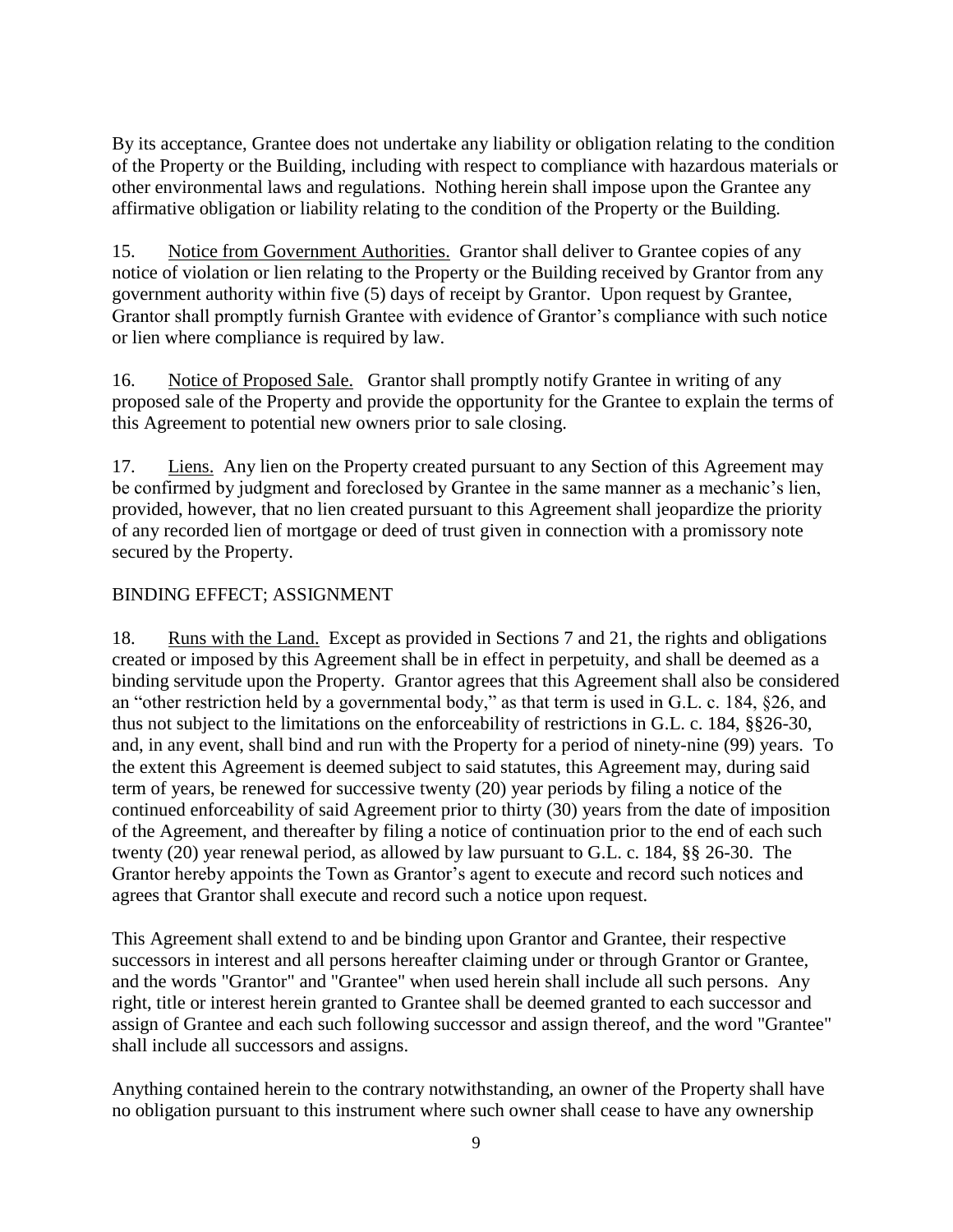interest in the Property by reason of bona fide transfer. The restrictions, stipulations and covenants contained in this Agreement shall be inserted by Grantor, verbatim or by express reference, in any subsequent deed or other legal instrument by which Grantor divests itself of either the fee simple title to or any lesser estate in the Property or any part hereof, including by way of example but not limitation, a lease of all or a portion of the Property.

19. Assignment. Grantee may, at its discretion without prior notice to Grantor, convey, assign or transfer this Agreement to a unit of federal, state or local government or to a similar local, state or national organization that qualifies under the Act, as amended, whose purposes, inter alia, are to promote preservation of historical, cultural or architectural resources, provided that any such conveyance, assignment or transfer requires that the Purpose for which this Agreement was granted will continue to be carried out.

20. Recording and Effective Date. Grantee shall do and perform at its own cost all acts necessary to the prompt recording of this Agreement in the land records of the Registry. Grantor and Grantee intend that the restrictions arising under this Agreement take effect on the day and year this instrument is executed by Grantor and Grantee.

# EXTINGUISHMENT

21.1. Extinguishment. Grantor and Grantee hereby recognize that an unexpected change in conditions affecting the Property may make impossible the continued ownership or use of the Property for the Purpose of this Agreement and necessitate extinguishment of this Preservation Restriction Agreement. Such a change in conditions may include, but is not limited to, partial or total destruction of the Building resulting from casualty. An extinguishment must meet all the requirements of the Act for extinguishment, including a public hearing to determine that such extinguishment is in the public interest, and approval by Grantee (or the then holder of this Agreement, if it has been assigned pursuant to Section 19), and the Massachusetts Historical Commission, if this Agreement has been approved by the Massachusetts Historical Commission.

21.2 Proceeds. Grantor and Grantee agree that this Agreement gives rise to a real property right, immediately vested in the Grantee, with a fair market value that is at least equal to the proportionate value that this Agreement, determined at the time of the gift, bears to the value of the unrestricted Property at that time. Such proportionate value of the Grantee's property right shall remain constant. Grantor shall pay Grantee its share of any proceeds from the sale or conveyance of the Property.

21.3 Condemnation. If all or any part of the Property is taken under the power of eminent domain by public, corporate or other authority, or otherwise acquired by such authority through a purchase in lieu of a taking, Grantor and the Grantee shall join in appropriate proceedings at the time of such taking to recover the full value of the Property that is subject to the taking and all incidental and direct damages from the taking. All expenses reasonably incurred by Grantor and the Grantee in connection with such taking shall be paid out of the recovered proceeds. Such recovered proceeds shall be paid to the parties in accordance with the provisions of 21.3.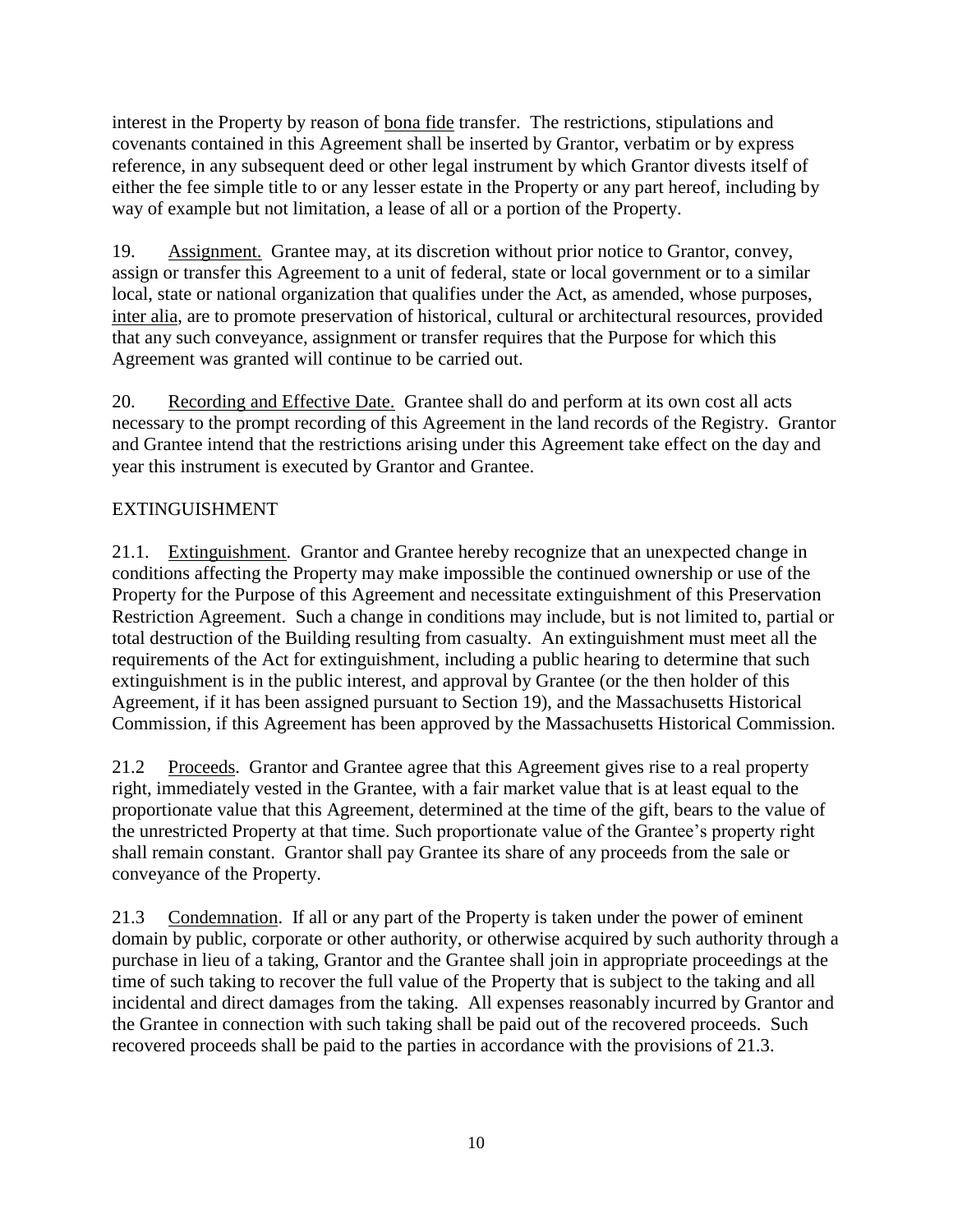#### INTERPRETATION

22. Interpretation. The following provisions shall govern the effectiveness, interpretation and duration of this Preservation Restriction Agreement:

- (a) Any rule of strict construction designed to limit the breadth of restrictions on alienation or use of property shall not apply in the construction or interpretation of this Agreement and this instrument shall be interpreted broadly to affect its Purpose and the transfer of rights and the restrictions on use herein contained.
- (b) This instrument is executed in two counterparts, one of which is to be retained by the Grantor and the other, after recording, to be retained by Grantee. In the event of any disparity between the counterparts produced, the recorded counterpart retained by the Grantee shall in all cases govern. Except as provided in the preceding sentence, each counterpart shall constitute the agreement of the parties.
- (c) This instrument is made pursuant to the Act, but the invalidity of such Act or any part thereof shall not affect the validity and enforceability of this Agreement according to its terms, it being the intent of the parties to agree and to bind themselves, their successors and their assigns in perpetuity to each term of this instrument whether this instrument is enforceable by reason of statute, common law or private agreement either in existence now or at any time subsequent hereto.
- (d) Nothing contained herein shall be interpreted to authorize or permit Grantor to violate any ordinance or regulation relating to building materials, construction methods or use. In the event of any conflict between any such ordinance or regulation and the terms hereof Grantor promptly shall notify Grantee of such conflict and shall cooperate with Grantee and the applicable government entity to accommodate the purpose of both this Agreement and such ordinance or regulation.

#### AMENDMENT

23. Amendment. If circumstances arise under which an amendment to or modification of this Agreement would be appropriate, Grantor and Grantee may by mutual written agreement jointly amend this Preservation Restriction Agreement, provided that no amendment shall be made that will adversely affect the qualifications of this Agreement or the status of Grantee under the Act, or any applicable laws, including any other laws of the Commonwealth of Massachusetts. Any such amendment shall be consistent with the protection of the preservation values of the Property and the Purposes of this Agreement; shall not affect its perpetual duration; shall not permit any private inurement to any person or entity; and shall not adversely impact the overall architectural, historic, natural habitat, and open space values protected by this Agreement. Any such amendment shall comply with the provisions of the Act and shall be recorded in the land records/files of the Registry. Nothing in this Section shall require Grantor or Grantee to agree to any amendment or to consult or negotiate regarding any amendment.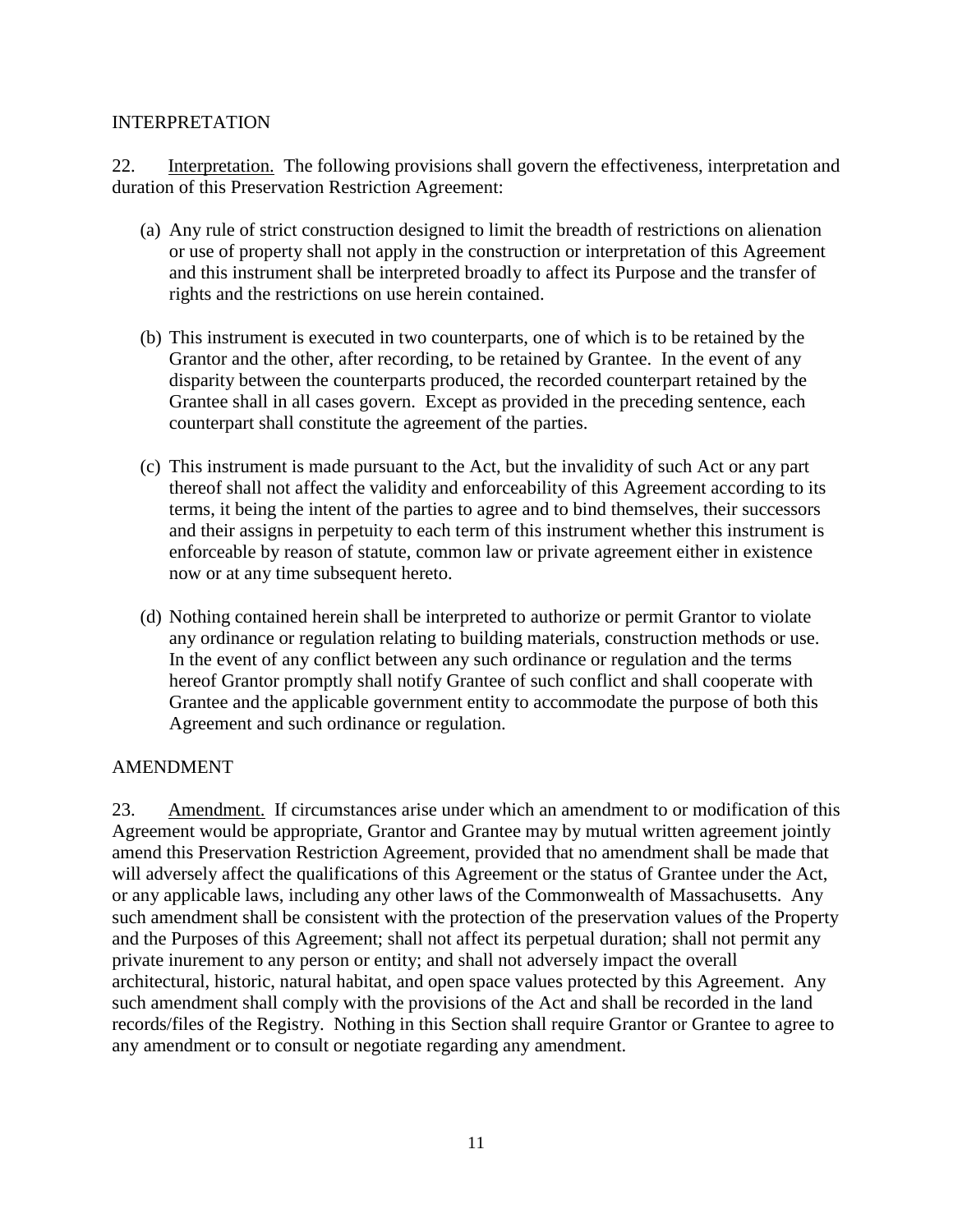24. Additional Changes. Grantor agrees to make such changes to this Agreement as are reasonably necessary to obtain the approval of the Massachusetts Historical Commission under Section 32 of Chapter 184 of the General Laws of the Commonwealth of Massachusetts.

25. Mortgage Subordination. At the time of the conveyance of this Agreement, the Property is subject to a Mortgage recorded/filed with the Registry in Book \_\_\_\_\_\_\_\_\_, Page \_\_\_\_\_ or Document No. \_\_\_\_\_\_\_\_\_\_\_\_ (hereinafter "the Mortgage") and held by \_\_\_\_\_\_\_\_\_\_\_\_\_\_\_\_\_\_\_\_\_\_\_\_\_\_\_\_ (hereinafter, "Mortgagee"). The Mortgagee joins in the execution of this Agreement to evidence its agreement to subordinate the Mortgage to this Agreement under the following conditions and stipulations:

- a. The Mortgagee and its assignees shall have a prior claim to all insurance proceeds as a result of any casualty, hazard or accident occurring to or about the Property and all proceeds of condemnation proceedings, and shall be entitled to same in preference to the proceeds until the Mortgage is satisfied in full and discharged, notwithstanding that the Mortgage is subordinate in priority to this Agreement.
- b. If the Mortgagee receives an assignment of the leases, rents, and profits of the Property as security or additional security for the loan secured by the Mortgage, then the Mortgagee shall have a prior claim to the leases, rents, and profits of the Property and shall be entitled to receive same in preference to the Town until the Mortgagee's debt is paid off or otherwise satisfied, notwithstanding that the Mortgage is subordinate in priority to the Agreement.
- c. The Mortgagee or purchaser in foreclosure shall have no obligation, debt, or liability under this Agreement until the Mortgagee or a purchaser in foreclosure under it obtains ownership of the Property. In the event of foreclosure or deed in lieu of foreclosure, this Agreement shall not be extinguished.
- d. Nothing contained in this Section or in this Agreement shall be construed to given any Mortgagee the right to violate the terms of this Agreement or to extinguish this Agreement by taking title to the Property by foreclosure or otherwise.
- 25. Recitals. The recitals to this Agreement are incorporated herein and made a part hereof.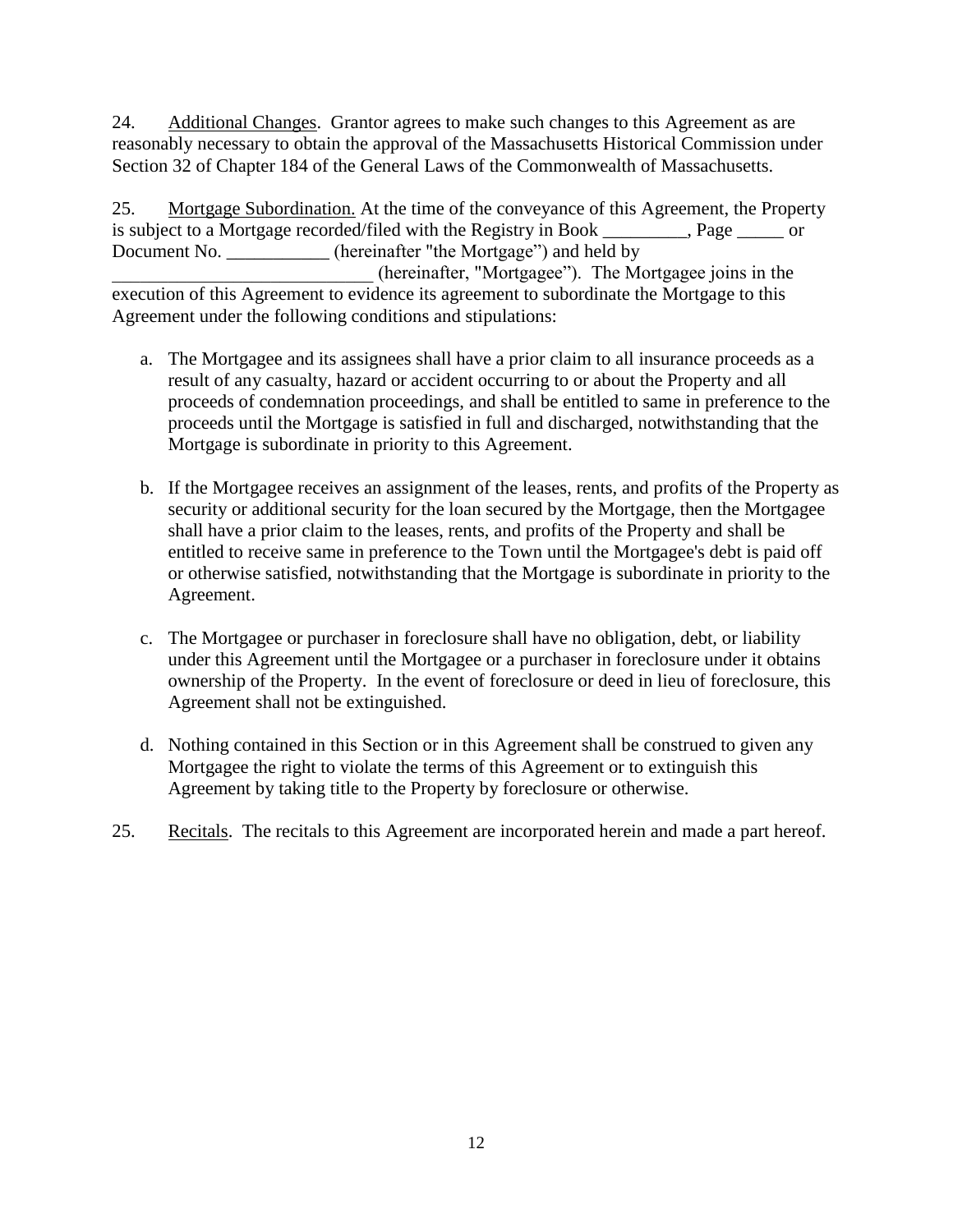IN WITNESS WHEREOF, Grantor has set its hand under seal on the day and year first set forth below.

GRANTOR:

| By: $\qquad \qquad$ |  |  |
|---------------------|--|--|
| Name:               |  |  |
| Title:              |  |  |
|                     |  |  |
|                     |  |  |
| By: $\frac{\ }{\ }$ |  |  |
| Name:               |  |  |
| Title:              |  |  |
|                     |  |  |
|                     |  |  |

MORTGAGEE:

By: Name: Title:

#### COMMONWEALTH OF MASSACHUSETTS

 $\overline{\phantom{a}}$ , ss.

\_\_\_\_\_\_\_\_\_\_\_\_\_\_\_\_\_\_\_\_\_\_\_\_\_\_.

On this \_\_\_\_\_\_\_\_ day of \_\_\_\_\_\_\_\_\_\_\_\_\_\_\_, 201\_\_, before me, the undersigned Notary Public, personally appeared \_\_\_\_\_\_\_\_\_\_\_\_\_\_\_\_\_\_\_\_\_\_\_, who proved to me through satisfactory evidence of identification, which was \_\_\_\_\_\_\_\_\_\_\_\_\_\_, to be the person whose name is signed on the preceding or attached document, and acknowledged to me that he/she/they signed it voluntarily for its stated purpose as \_\_\_\_\_\_\_\_\_\_\_\_\_\_\_\_\_\_\_\_\_\_\_\_\_\_of

> (Official Signature and Seal of Notary) My term expires:

\_\_\_\_\_\_\_\_\_\_\_\_\_\_\_\_\_\_\_\_\_\_\_\_\_\_\_\_\_\_\_\_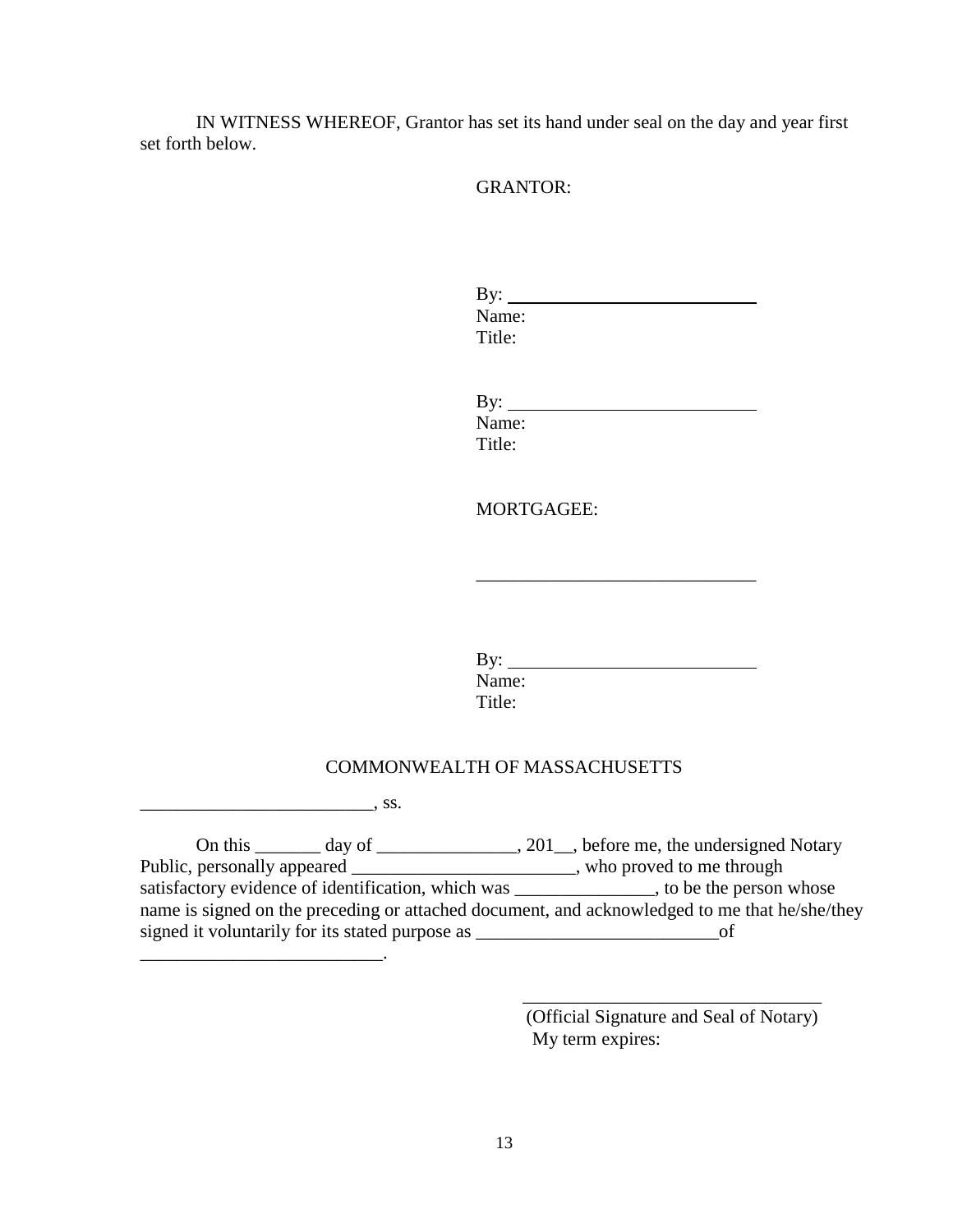# COMMONWEALTH OF MASSACHUSETTS

\_\_\_\_\_\_\_\_\_\_\_\_\_\_\_, ss.

|                                                           | On this $\qquad \qquad \text{day of} \qquad \qquad 201 \qquad \text{before me, the undersigned}$ |
|-----------------------------------------------------------|--------------------------------------------------------------------------------------------------|
| Notary Public, personally appeared                        |                                                                                                  |
| $\Omega$ and $\Omega$                                     | as a a foresaid, who proved to me through satisfactory                                           |
|                                                           |                                                                                                  |
|                                                           | name is signed on the preceding or attached document, and acknowledged to me that he/she         |
| signed it voluntarily for its stated purpose on behalf of |                                                                                                  |
| [mortgagee].                                              |                                                                                                  |

(Official Signature and Seal of Notary) My term expires:

\_\_\_\_\_\_\_\_\_\_\_\_\_\_\_\_\_\_\_\_\_\_\_\_\_\_\_\_\_\_\_\_

649400/BILL/0190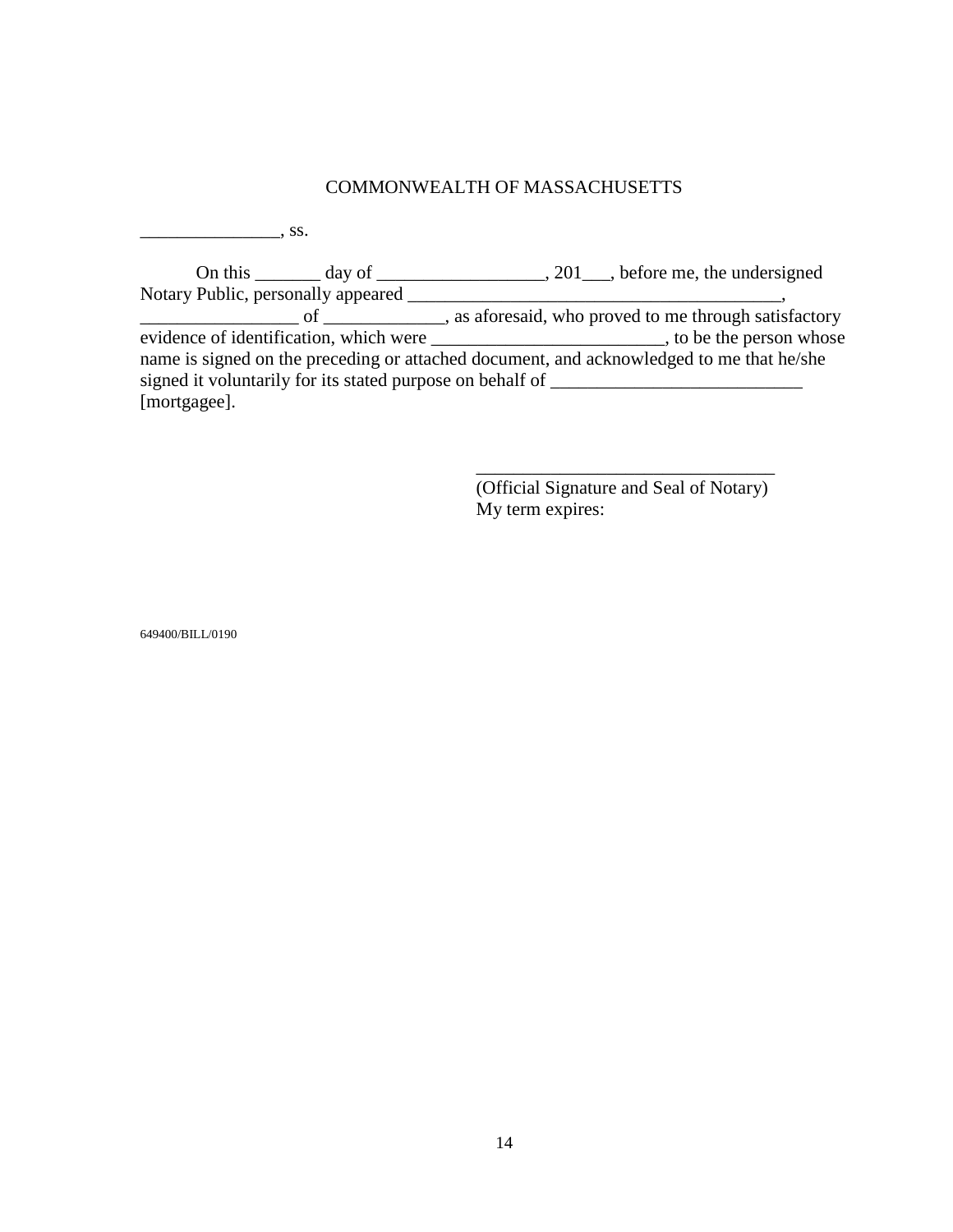#### ACCEPTANCE OF PRESERVATION RESTRICTION

Acceptance of this Agreement by the Town of Billerica , acting by and through its Billerica Historical Commission pursuant to the authority granted to said Commission under G.L. c.40, § 8D, is acknowledged this \_\_\_\_\_\_ day of \_\_\_\_\_\_\_\_\_, 201\_.

> TOWN OF BILLERICA, Historical Commission

\_\_\_\_\_\_\_\_\_\_\_\_\_\_\_\_\_\_\_\_\_\_\_\_\_\_\_\_\_\_\_\_\_

\_\_\_\_\_\_\_\_\_\_\_\_\_\_\_\_\_\_\_\_\_\_\_\_\_\_\_\_\_\_\_\_\_

\_\_\_\_\_\_\_\_\_\_\_\_\_\_\_\_\_\_\_\_\_\_\_\_\_\_\_\_\_\_\_\_\_

\_\_\_\_\_\_\_\_\_\_\_\_\_\_\_\_\_\_\_\_\_\_\_\_\_\_\_\_\_\_\_\_\_

\_\_\_\_\_\_\_\_\_\_\_\_\_\_\_\_\_\_\_\_\_\_\_\_\_\_\_\_\_\_\_\_\_

COMMONWEALTH OF MASSACHUSETTS

Middlesex, ss.

On this  $\frac{1}{\sqrt{2}}$  day of  $\frac{1}{\sqrt{2}}$ , 201, before me, the undersigned Notary Public, personally appeared \_\_\_\_\_\_\_\_\_\_\_\_\_\_\_\_\_\_\_\_\_\_\_\_\_\_\_\_\_\_\_\_\_\_\_\_\_\_\_\_, member of the Billerica Historical Commission, as aforesaid, who proved to me through satisfactory evidence of identification, which were \_\_\_\_\_\_\_\_\_\_\_\_\_\_\_\_\_\_\_\_\_\_\_\_\_\_, to be the person whose name is signed on the preceding or attached document, and acknowledged to me that he/she signed it voluntarily for its stated purpose on behalf of the Town of Billerica.

> (Official Signature and Seal of Notary) My term expires:

\_\_\_\_\_\_\_\_\_\_\_\_\_\_\_\_\_\_\_\_\_\_\_\_\_\_\_\_\_\_\_\_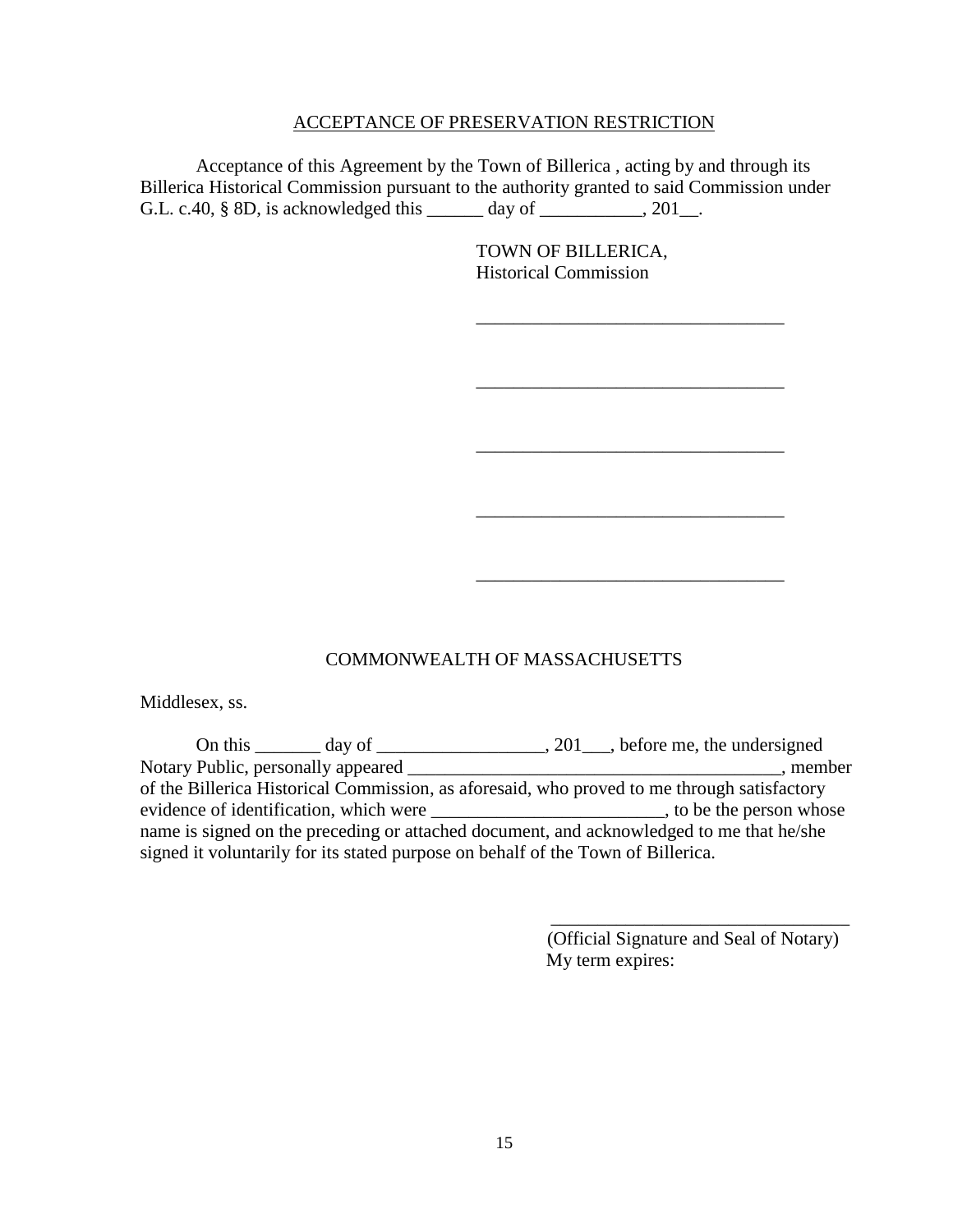## COMMONWEALTH OF MASSACHUSETTS

Middlesex, ss.

| On this $\_\_\_\_\_\$ day of $\_\_\_\_\$                                                    | $, 201$ , before me, the undersigned |  |  |  |
|---------------------------------------------------------------------------------------------|--------------------------------------|--|--|--|
| Notary Public, personally appeared                                                          | , member                             |  |  |  |
| of the Billerica Historical Commission, as aforesaid, who proved to me through satisfactory |                                      |  |  |  |
| evidence of identification, which were                                                      | , to be the person whose             |  |  |  |
| name is signed on the preceding or attached document, and acknowledged to me that he/she    |                                      |  |  |  |
| signed it voluntarily for its stated purpose on behalf of the Town of Billerica.            |                                      |  |  |  |

 (Official Signature and Seal of Notary) My term expires:

\_\_\_\_\_\_\_\_\_\_\_\_\_\_\_\_\_\_\_\_\_\_\_\_\_\_\_\_\_\_\_\_

# COMMONWEALTH OF MASSACHUSETTS

Middlesex, ss.

| On this $\_\_\_\_$ day of $\_\_\_\_\$                                                       |  |  | 201, before me, the undersigned |  |
|---------------------------------------------------------------------------------------------|--|--|---------------------------------|--|
| Notary Public, personally appeared                                                          |  |  | , member                        |  |
| of the Billerica Historical Commission, as aforesaid, who proved to me through satisfactory |  |  |                                 |  |
| evidence of identification, which were                                                      |  |  | to be the person whose          |  |
| name is signed on the preceding or attached document, and acknowledged to me that he/she    |  |  |                                 |  |
| signed it voluntarily for its stated purpose on behalf of the Town of Billerica.            |  |  |                                 |  |

 (Official Signature and Seal of Notary) My term expires:

\_\_\_\_\_\_\_\_\_\_\_\_\_\_\_\_\_\_\_\_\_\_\_\_\_\_\_\_\_\_\_\_

514795.2/PEMB/0001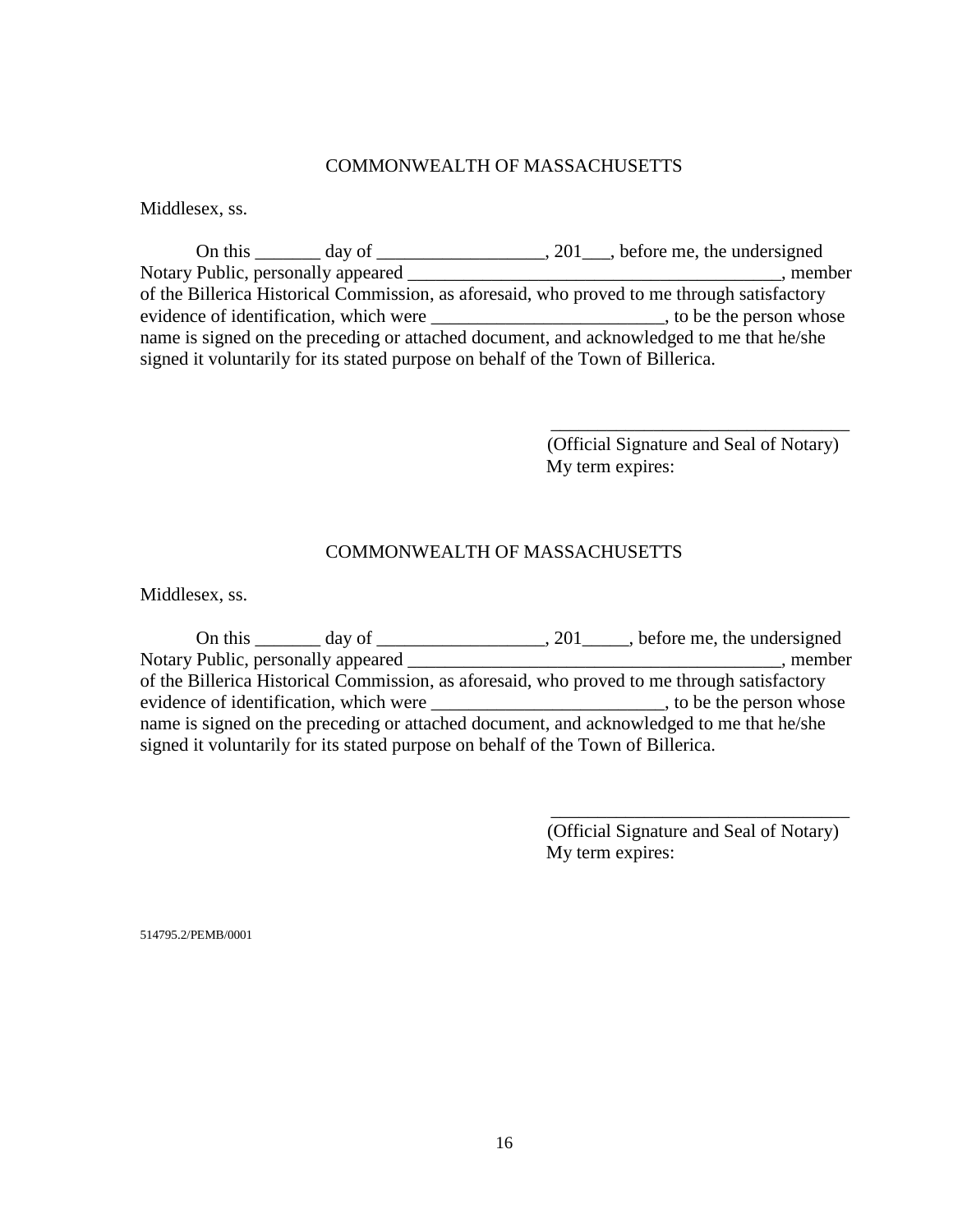# APPROVAL BY THE MASSACHUSETTS HISTORICAL COMMISSION COMMONWEALTH OF MASSACHUSETTS

The undersigned Executive Director and Clerk of the Massachusetts Historical Commission hereby certifies that the foregoing Agreement to the Town of Billerica, acting by and through the Billerica Historical Commission (Grantee), has been approved by the Massachusetts Historical Commission in the public interest pursuant to G.L. Chapter 184, Section 32.

## MASSACHUSETTS HISTORICAL COMMISSION

By:

Brona Simon, Executive Director and Clerk

## COMMONWEALTH OF MASSACHUSETTS

Suffolk, ss.

On this  $\_\_\_\_\_\_\_\_\_\_\_\_\_\_\_\_\_\_\_\_\_$ .  $\_\_\_\_\_\_\_\_\_\_\_\_\_\_\_\_\_\_\_\_\_\_\_$  before me, the undersigned Notary Public, personally appeared Brona Simon, Executive Director and Clerk of the Massachusetts Historical Commission, as aforesaid, who proved to me through satisfactory evidence of identification, which were \_\_\_\_\_\_\_\_\_\_\_\_\_\_\_\_\_\_\_\_\_\_\_\_\_\_\_\_, to be the person whose name is signed on the preceding or attached document, and acknowledged to me that she signed it voluntarily for its stated purpose on behalf of the Massachusetts Historical Commission.

> (Official Signature and Seal of Notary) My commission expires:

> \_\_\_\_\_\_\_\_\_\_\_\_\_\_\_\_\_\_\_\_\_\_\_\_\_\_\_\_\_\_\_\_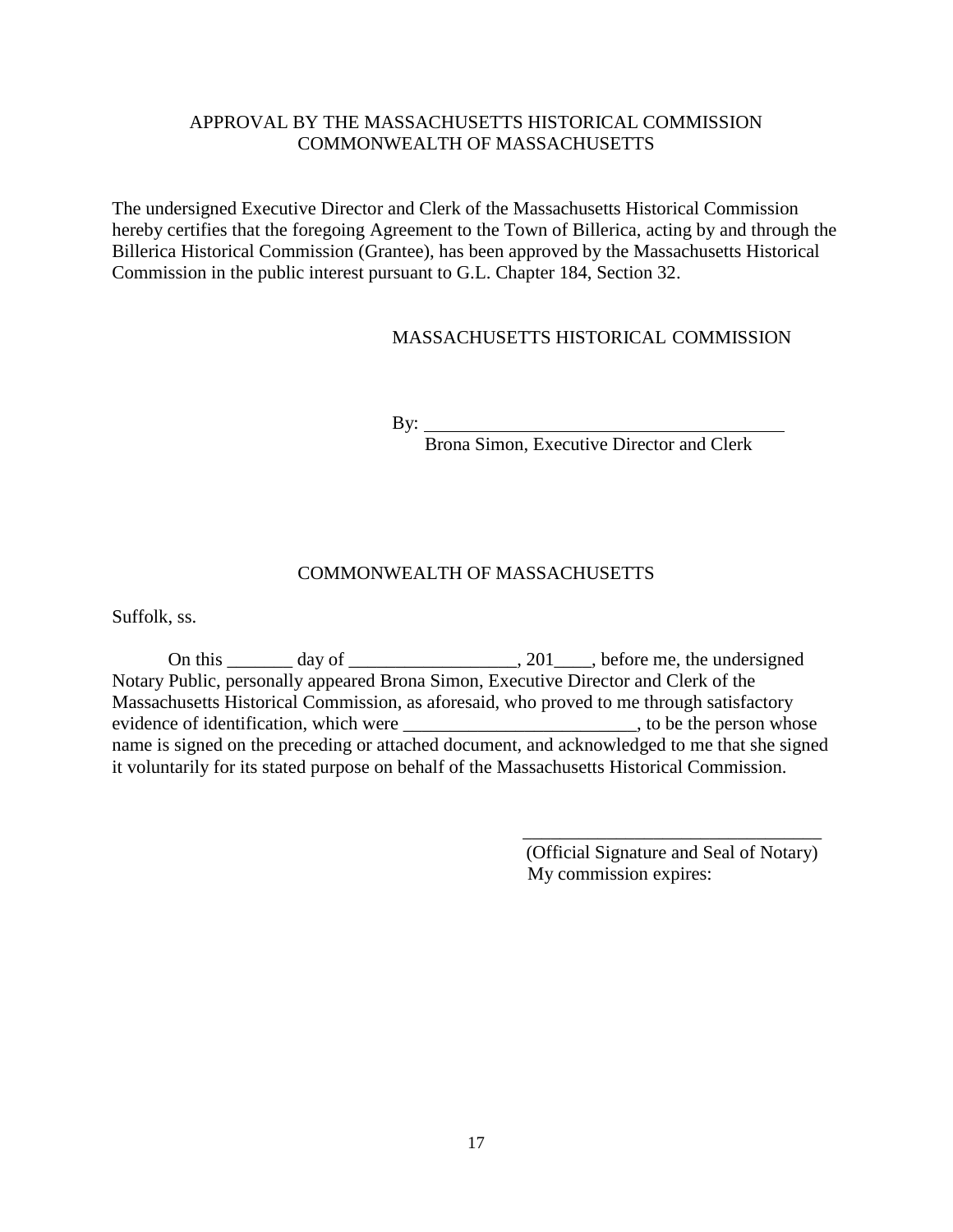#### EXHIBIT A

#### Description of the Property

Insert legal description of property

#### Description of the Building

*EXAMPLE of details to be provided:* The Days Lumberyard Building is a two-story wood frame structure, constructed in the early 1900's. As originally constructed, the Building consisted of two (2) structures, which were joined into a single structure in 2006, with the construction of the so-called "Link," which connected the two structures into one (1) large, continuous "U"-shaped structure that is now the Building. The south wing of the Building is approximately twenty feet (20') wide; the Link is nearly thirty feet (30') wide; and the north wing is forty feet (40') wide. The foundation is reinforced concrete slab on grade, except under the Link addition, which has an eight-foot (8') deep basement. The Building is clad with cedar shingles. The Building has a single-ply synthetic rubber roofing membrane with an almost flat/shed shape. There is an exterior elevated walkway along the south and the west elevations of the courtyard portion of the "U". To meet accessibility code requirements, there is a new exterior lift, also clad with cedar shingles. The building elevations are characterized by a complex variety of single and multiple window bays and entry configurations on both floors, which are full depicted in the series of photographs that comprise Exhibit B.

The first floor of the Building was originally a lumberyard storage and office space. The second floor served as artists' spaces, which Frank Days, Sr., the owner of the property, rented out for \$50.00 per year. The first artist to move into one of the second floor studios was Ross Moffett, in 1914. Other artists who lived and worked in the second floor studios, or taught classes there, included some of the most revered and prominent figures in the history of Billerica arts: Charles Hawthorne, Edwin Dickinson, Henry Hensche, Lillian Orlowsky, Philip Malicoat, Myron Stout and Hans Hofmann. The Building captures, in many ways, the best of what Billerica embodies – a community with a legacy of nurturing the artists among us. The Fine Arts Work Center bought the Days Lumberyard site in 1972, and has continued to foster this legacy in the Building. The studios are still used as living and working space for artists, and the design of the contemplated renovation project gives paramount importance to the studios' preservation. The renovation project preserves the second floor artists' studios and the shingled exterior appearance of the Building. The renovation plan also includes the addition of an archival library and a meeting room. This renovation project represents the final phase of the Fine Arts Work Center's multiyear, multi-building project, dating from 2004.

The Property as a whole is the site of two primary structures (the Building and the Barn), a parking lot that accommodates twenty (20) vehicles, a small courtyard area in front of the Link, and a garbage/recycling staging area next to the Barn. The Barn is a three (3) story structure clad in cedar shingles with an exterior stairwell on the west elevation and second and third floor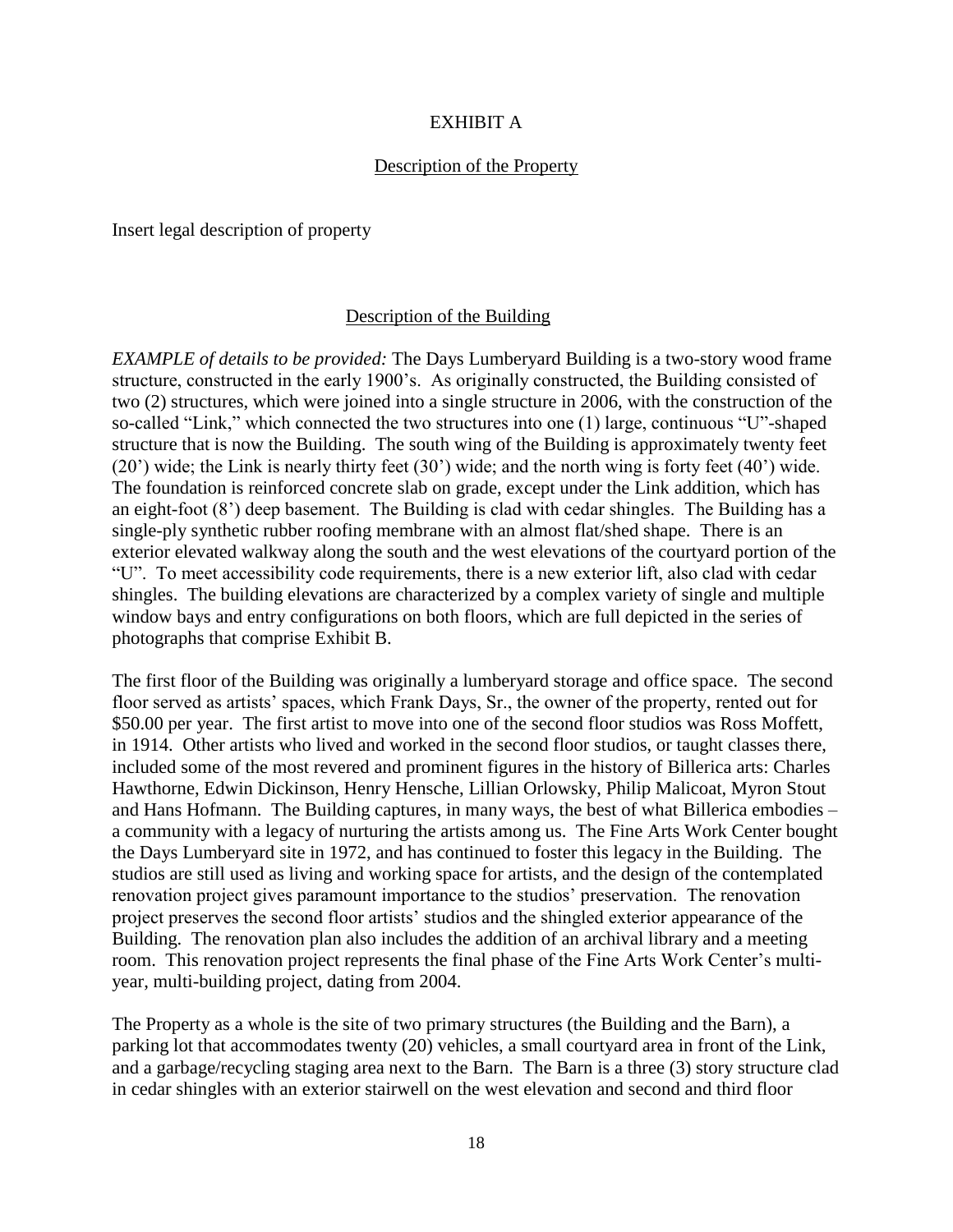decks. The Barn is a historic, gable-roofed building with a central cupola, and is depicted in the series of photographs that comprise Exhibit B, but is not subject to the terms of this Preservation Restriction Agreement. There is a newly installed sidewalk traversing the north elevation of the Building from Pearl Street to the lift. Eight (8) planting beds have been installed between the sidewalk and the parking lot. A wood walkway connects the parking lot with the Building in front of the Link.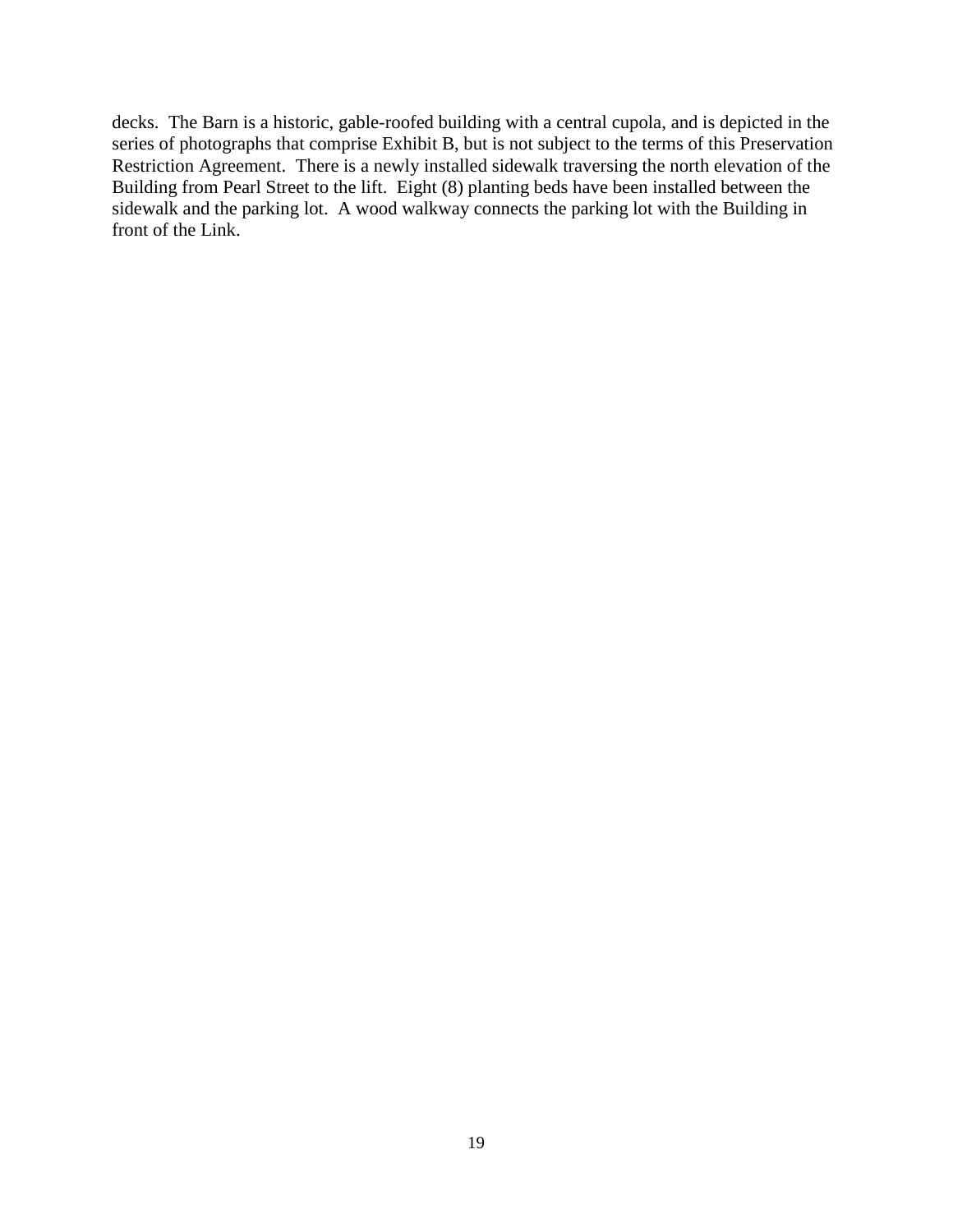#### EXHIBIT B

#### Photographs of the Building

Please see the attached.

#### List of photographs:

#### *For examples of details to be included:*

- 1. South wing north elevation
- 2. South wing north elevation
- 3. South wing north elevation
- 4. West wing east elevation
- 5. North wing south elevation
- 6. North wing east elevation
- 7. North wing north elevation
- 8. North wing north elevation
- 9. North wing north elevation
- 10. West wing west elevation
- 11. South wing south elevation
- 12. South wing south elevation
- 13. South wing south elevation
- 14. South wing east elevation
- 15. Barn south elevation
- 16. Barn east elevation
- 17. Barn north elevation
- 18. Barn west elevation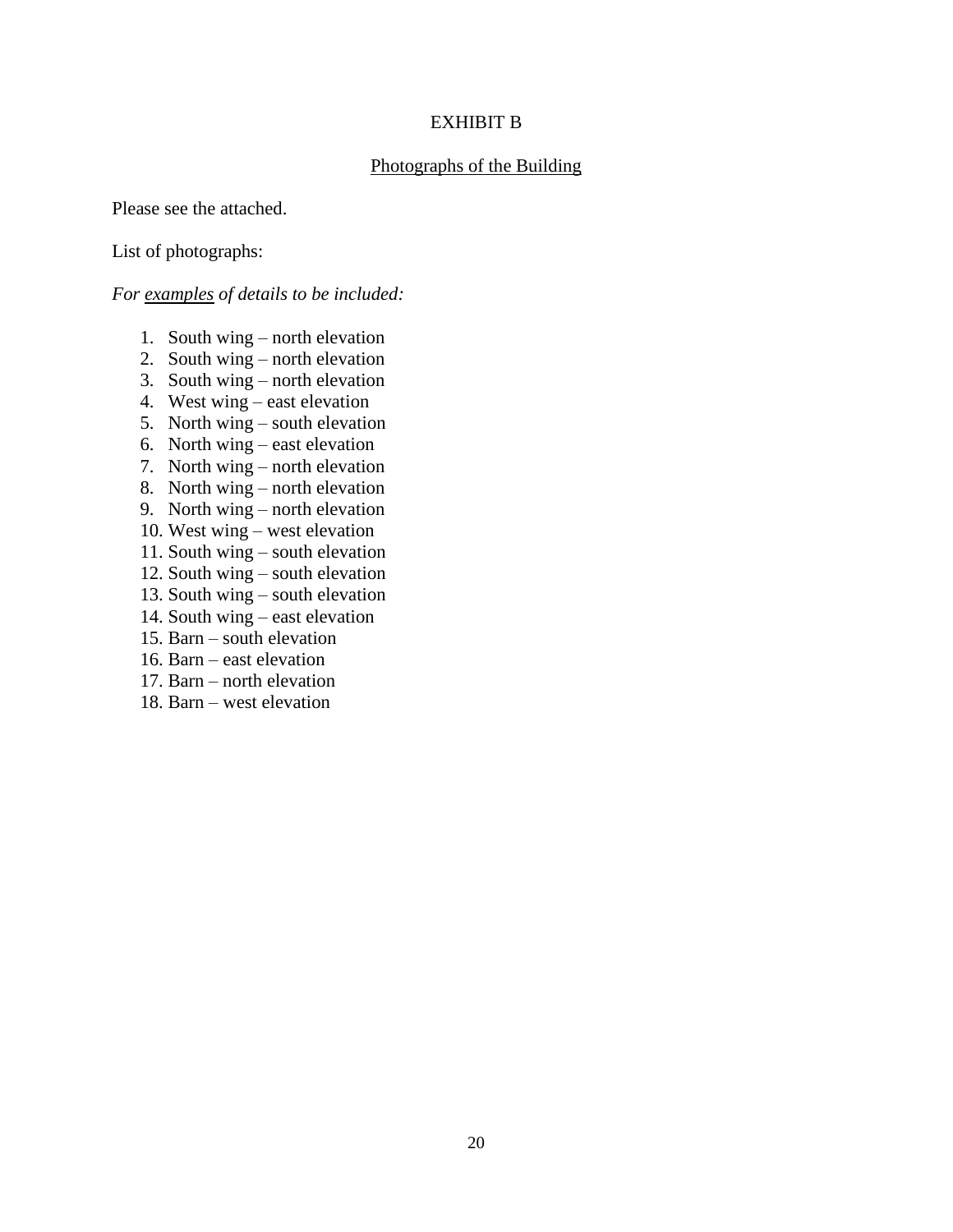# EXHIBIT C

# Architect's Drawings of the Building

Please see the attached.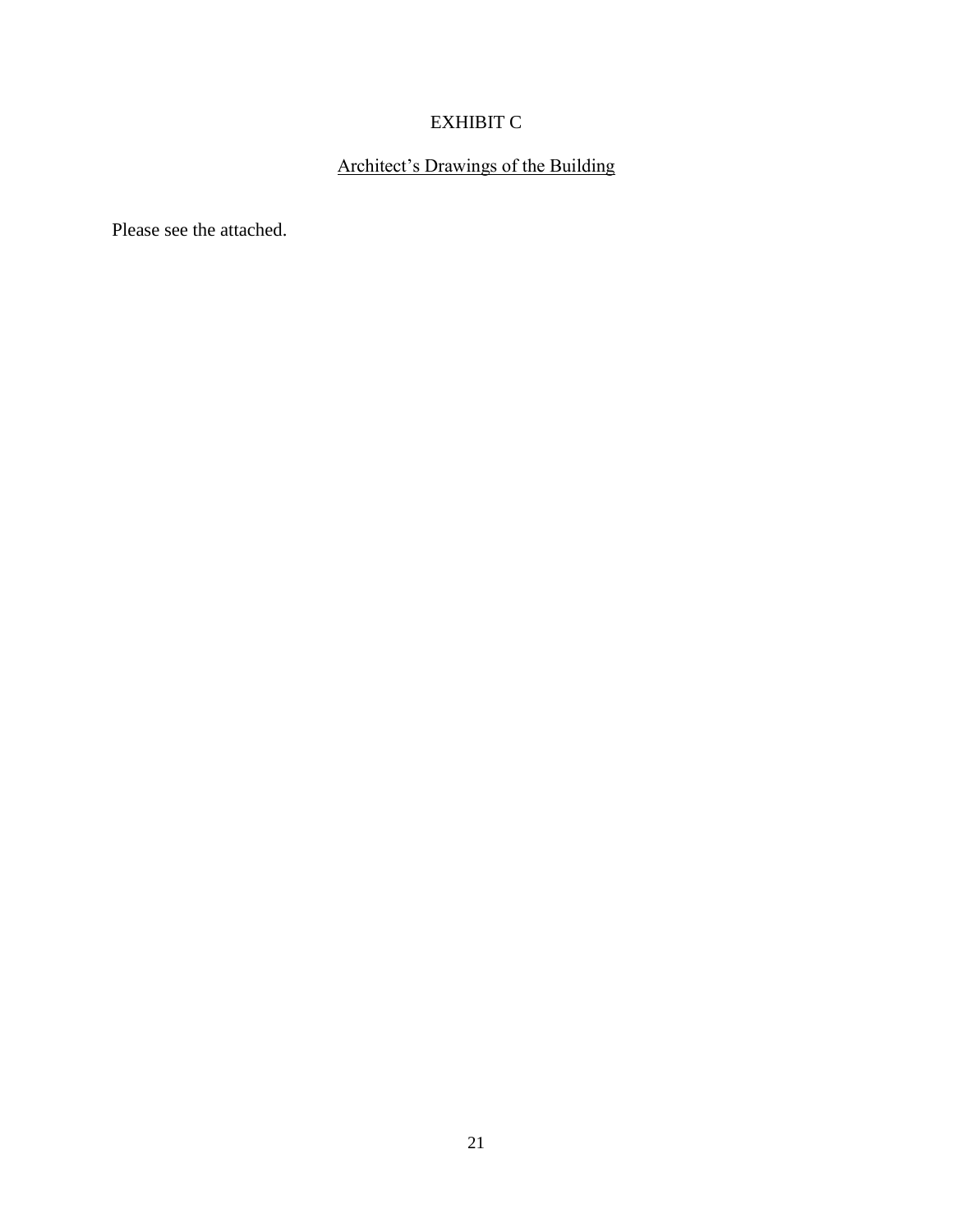# EXHIBIT D

# Scope of Work

Please see the attached.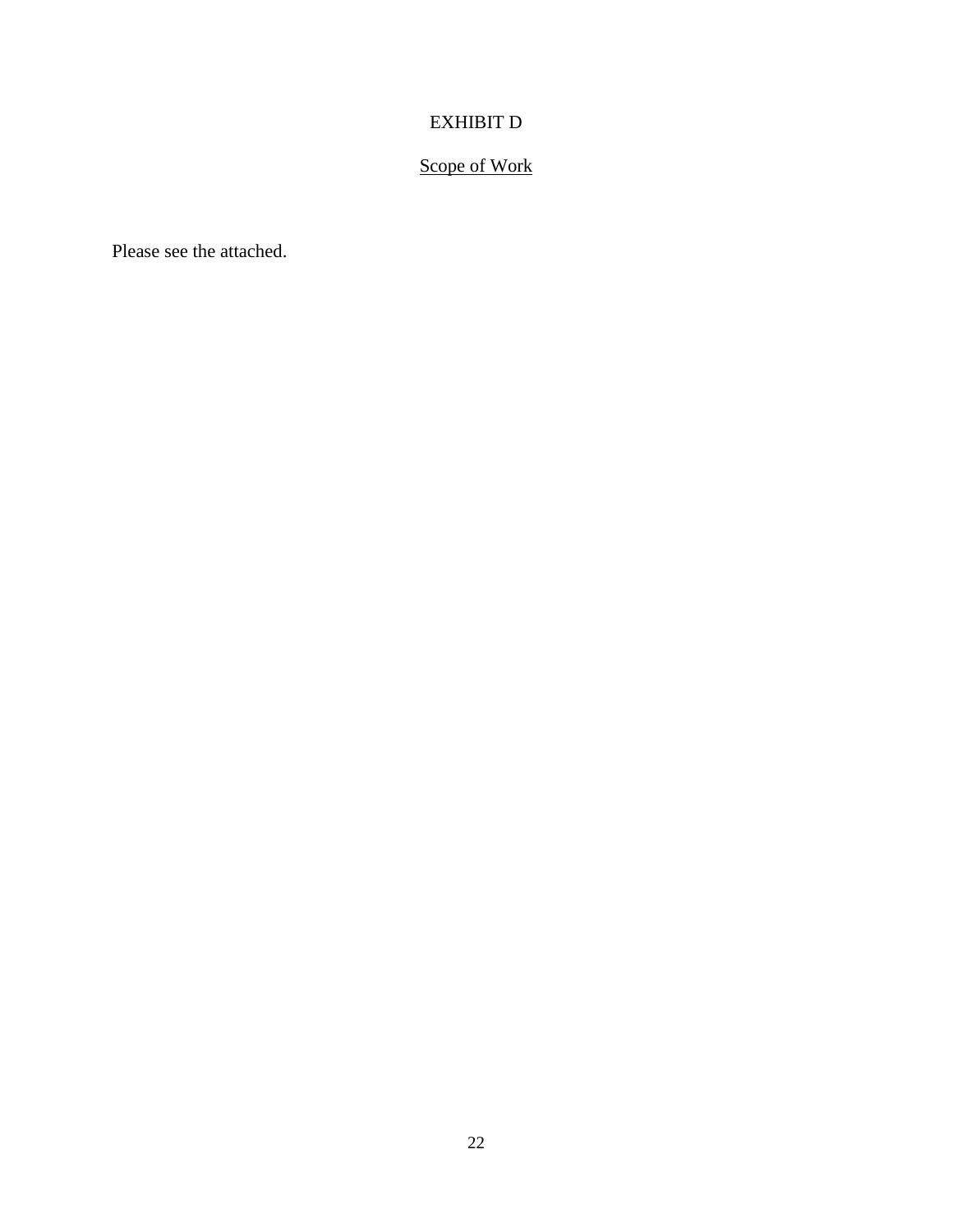## EXHIBIT E

# Restriction Guidelines

The purpose of these Preservation Guidelines is to clarify the terms of this Historic Preservation Restriction that deal with maintenance and alteration to the Building. Under Section 3, prior permission from the Grantee is required for any Minor Maintenance that is reasonably expected to materially change the appearance, materials, colors or workmanship from that existing prior to the maintenance and for any Major Maintenance. Minor Maintenance that is part of ordinary maintenance and repair and does not materially change the appearance, materials, colors or workmanship from that existing prior to the maintenance does not require Grantee review and approval.

In an effort to explain what constitutes Minor Maintenance and Major Maintenance, the following list is provided. The list is by no means comprehensive. It is a sampling of common structural alterations.

## **PAINT**

Minor: Exterior or interior hand scraping and repainting of non-decorative and non-significant surfaces as part of periodic maintenance.

Major: Painting or fully stripping decorative surfaces or distinctive stylistic features, including murals, stenciling, wallpaper, ornamental woodwork, stone, and decorative or significant original plaster.

#### **WINDOWS AND DOORS**

Minor: Regular maintenance including caulking, painting, and necessary reglazing. Repair or inkind replacement of existing individual decayed window parts.

Major: Wholesale replacement of units; change in fenestration or materials; alteration of profile or setback of windows. The addition of storm windows is also considered a major change; however, with notification it is commonly acceptable.

# **EXTERIOR**

Minor: Spot repair of existing cladding and roofing including in-kind replacement of clapboard, shingles, slates, etc.

Major: Large scale repair or replacement of cladding or roofing. Change involving inappropriate removal or addition of materials or building elements (i.e., removal of chimney or cornice detailing; installation of architectural detail which does not have a historical basis); altering or demolishing building additions; spot repointing of masonry. Structural stabilization of the property is also considered a major alteration.

# **LANDSCAPING/OUTBUILDINGS**

Minor: Routine maintenance of outbuildings and landscape including lawn mowing, pruning, planting, painting, and repair.

Major: Moving or subdividing buildings or property; altering of property; altering or removing significant landscape features such as gardens, vistas, walks, plantings, walls, fences, and ground disturbances affecting archaeological resources.